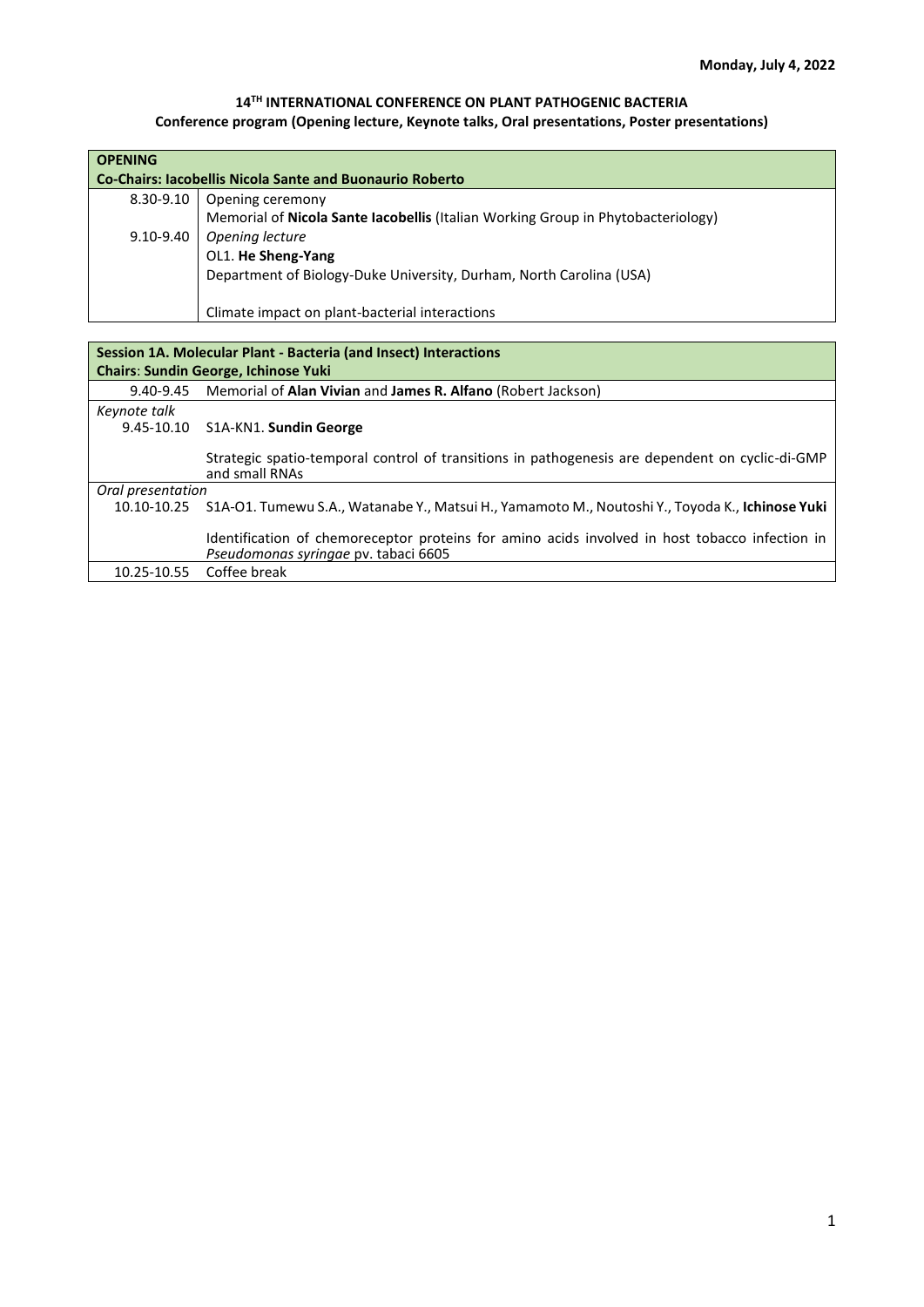| Session 1A. Molecular Plant - Bacteria (and Insect) Interactions |                                                                                                                                                                                                                                                                                |
|------------------------------------------------------------------|--------------------------------------------------------------------------------------------------------------------------------------------------------------------------------------------------------------------------------------------------------------------------------|
| <b>Chairs: Sundin George, Ichinose Yuki</b>                      |                                                                                                                                                                                                                                                                                |
| Oral presentations<br>10.55-11.10                                | S1A-O2. Waleron Małgorzata, Jonca J., Jasiecki J., Czaplewska P., Bogucka A., Rychłowski M.,<br>Dziomba S., Steć A., Waleron K.<br>Extracellular vesicles of Pectobacterium as vehicles for virulence factors                                                                  |
| 11.10-11.25                                                      | S1A-O3. Zárate-Chaves C.A., Audran C., Medina C., Escalone A., Javegny S., Gagnevin L., Thomas E.,<br>Pimparé L.L., López C., Jacobs J.M., Noël L.D., Koebnik R., Bernal A., Szurek Boris<br>Functional analysis of gene families in plant pathogenic bacteria through CRISPRi |
| 11.25-11.40                                                      | S1A-O4. Rodriguez-Puerto C., Chu C., Rojas Clemencia M.<br>The Pseudomonas syringae type III Effector HopG1 interferes with cellular trafficking of the plant<br>immunity protein AtNHR2B                                                                                      |
| 11.40-11.55                                                      | S1A-O5. Brual Typhaine, Condemine G., Gueguen E.<br>Regulation of the virulence of pectinolytic bacteria by RsmC protein                                                                                                                                                       |
| 11.55-12.10                                                      | S1A-O6. López-Pagán Nieves, Sánchez-Romero M.A., Rufián J.S., Govantes F., Ruiz-Albert J., Beuzón<br>C.R.                                                                                                                                                                      |
|                                                                  | Pseudomonas syringae flagella display phenotypic heterogeneity                                                                                                                                                                                                                 |
| Poster presentations<br>12.10-12.12                              | S1A-P1. Arroyo-Mateo A., Leal-López J., Caballo-Ponce E., Ramos C.<br>WhpR, an orphan transcriptional regulator of virulence in the pathogen of woody hosts<br>Pseudomonas savastanoi pv. savastanoi                                                                           |
| 12.12-12.14                                                      | S1A-P2. Liu L., Rascle C., Goncalves I., Poussereau N., Rodrigue A., Le Derout B., Condemine Guy<br>Identification of new Dickeya dadantii virulence factors secreted by the type 2 secretion system                                                                           |
| 12.14-12.16                                                      | S1A-P3. Calia Giulia, Moser M., Micheletti D., Donati C., Schuler H. Cestaro A.<br>Effector Hunter: a machine learning approach to phytoplasmas protein classification                                                                                                         |
| 12.16-12.18                                                      | S1A-P4. Dimaria Giulio, Anzalone A., Bertani I., Licciardello G., Paradiso G., Nicotra D., Lo Cicero L.,<br>Venturi V., Catara V.<br>SolR, a LuxR-family solo, modulates cyclic lipopeptide production in Pseudomonas corrugata                                                |
| 12.18-12.20                                                      | S1A-P5. Domínguez-Cerván Hilario, Pintado A., Soon G. L., Ramos C.<br>The iaal gene in the Pseudomonas syringae complex: functional characterization and biological<br>activity                                                                                                |
| 12.20-12.22                                                      | S1A-P6. Makechemu Moffat, Goto Y., Zipfel C.<br>Soil amendment with crab chitin enhances systemic anti-bacterial resistance via potentiation of<br>pattern-triggered immunity                                                                                                  |
| 12.22-12.24                                                      | S1A-P7. Lavado-Benito Carla, Martínez-Gil M., Murillo J.; Ramos C.; Rodríguez-M.L.<br>Characterization of the GacS/GacA system in the virulence regulation of Pseudomonas savastanoi                                                                                           |
| 12.24-12.26                                                      | S1A-P8. Arce-Leal A., Bautista R., Rodríguez-Negrete E.A., Manzanilla-Ramírez M.A., Velázquez-<br>Monreal J.J., Santos-Cervantes M.E., Méndez-Lozano J., Bejarano E.R., Castillo A.G., Gonzalo-Claros<br>M., Leyva-López Norma Elena                                           |
|                                                                  | Gene expression changes in pre-symptomatic and symptomatic Mexican lime plants infected with<br>Candidatus Liberibacter asiaticus                                                                                                                                              |
| 12.26-12.28                                                      | S1A-P9. Pastacaldi Chiara, Gaudioso D., Tegli S.<br>A new chapter in the old story of indolacetic acid production and transport by Pseudomonas<br>savastanoi                                                                                                                   |
| 12.28-12.30                                                      | S1A-P10. Zacharia losif, Sheikh A., Ntoukakis V.<br>Dynamic changes of the Prf/Pto tomato resistance complex following effector recognition.                                                                                                                                   |
| 12.30-12.32                                                      | S1A-P11. Hulin Michelle T., Ma W.<br>Pangenomics facilitated with structural analysis reveals host NAD manipulation as a major virulence<br>activity of bacterial effectors                                                                                                    |
| 12.32-14.00                                                      | Lunch break and Poster session                                                                                                                                                                                                                                                 |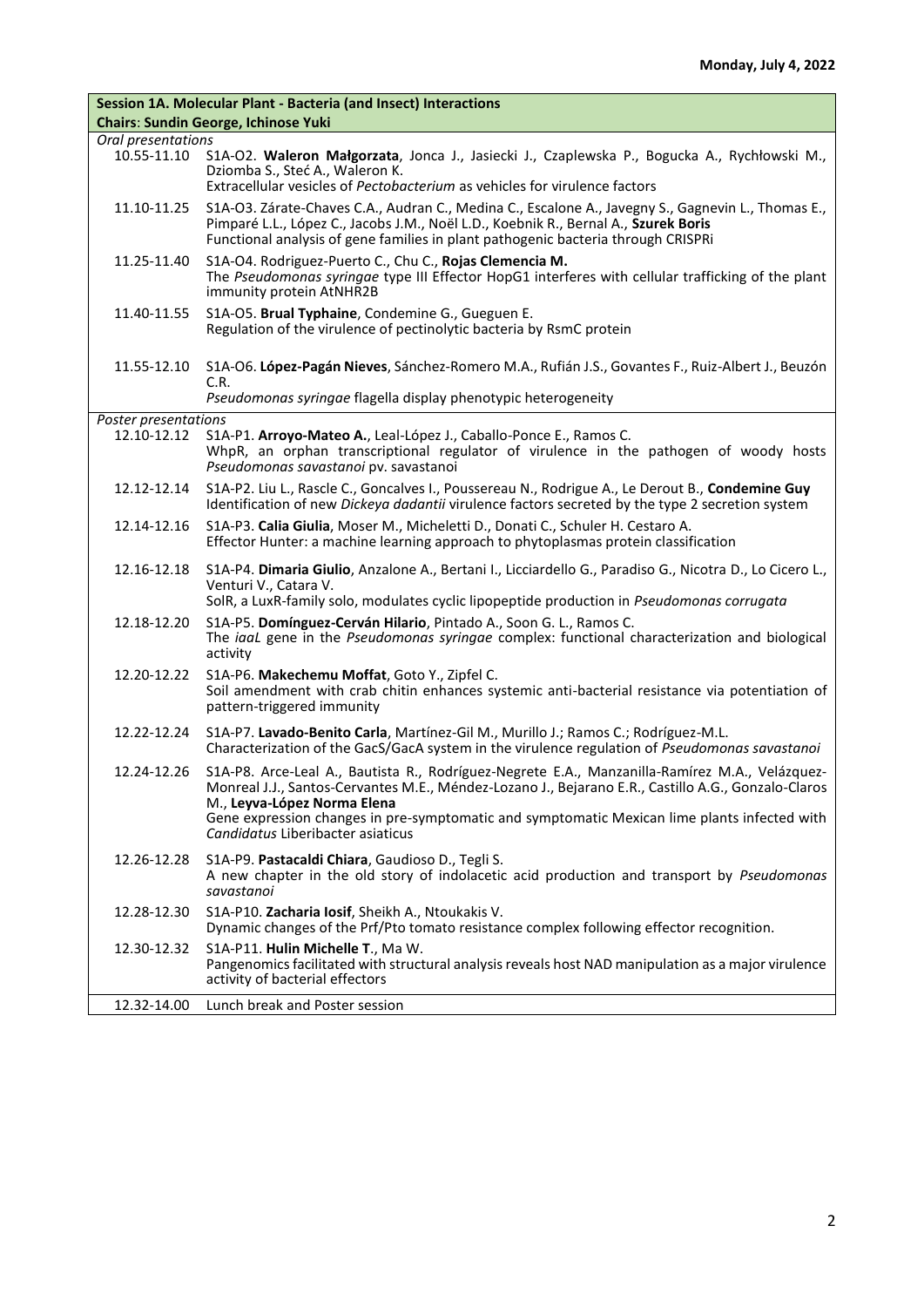| Session 2A. New Tools in Disease Diagnostics and Pathogen Identification |                                                                                                                                                                                                                                                                                             |
|--------------------------------------------------------------------------|---------------------------------------------------------------------------------------------------------------------------------------------------------------------------------------------------------------------------------------------------------------------------------------------|
|                                                                          | <b>Chairs: Konstantinidis Kostas, Fischer-Le Saux Marion</b>                                                                                                                                                                                                                                |
| 14.00-14.02                                                              | <b>Memorial of David Stead</b>                                                                                                                                                                                                                                                              |
| Keynote talk                                                             |                                                                                                                                                                                                                                                                                             |
| 14.02-14.27                                                              | S2A-KN1. Konstantinidis Kostas<br>Metagenome-based identification of the causative agent of (diarrheal) disease                                                                                                                                                                             |
| Oral presentations                                                       |                                                                                                                                                                                                                                                                                             |
| 14.27-14.42                                                              | S2A-O1. Lira F., Hunault G., Briand M., Portier P., Landès C., Fischer-Le Saux Marion<br>Highlighting genomic marker sets to predict plant pathogenicity of bacteria                                                                                                                        |
| 14.42-14.57                                                              | S2A-O2. Dia N.C., Cottyn B., Blom J., Smits T.H.M., Pothier Joël F.<br>Comparative genomics, refined taxonomy, and genome-informed diagnostics for differentiation of<br>the Xanthomonas hortorum- Xanthomonas hydrangeae species complex                                                   |
| 14.57-15.12                                                              | S2A-O3. Wagner Naama, Avram O., Gold-Binshtok D., Zerah B., Teper D., Pupko T.<br>Effectidor: an automated machine-learning based web server for the prediction of type-III secretion<br>system effectors                                                                                   |
| 15.12-15.27                                                              | S2A-O4. Motyka-Pomagruk Agata, Sledz W., Kaczynska N., Babinska W., Ossowska K., Kowalczyk<br>A., Szulta S., Kaczynski Z., Lojkowska E.<br>Elucidation of the chemical structures of the O-specific polysaccharides within the<br>lipopolysaccharides of diverse soft rot Pectobacteriaceae |
| Poster presentations                                                     |                                                                                                                                                                                                                                                                                             |
|                                                                          | S2A-P1. Alič Špela, Dermastia M., Dreo T.                                                                                                                                                                                                                                                   |
| 15.27-15.29                                                              | Genome-informed design of molecular tests for specific detection of bacterial pathogens for non-<br>bioinformaticians using free web-based programs                                                                                                                                         |
| 15.29-15.31                                                              | S2A-P2. Amashukeli Nanuli, Gaganidze D., Aznarashvili M., Kharadze S., Sturua N., Rezzonico F.,<br>Sadunishvili T.<br>Cultural, physiological, and biochemical identification of Erwinia amylovora isolates from the fire<br>blight diseased fruit trees in Georgia                         |
| 15.31-15.33                                                              | S2A-P3. Dia Nay C., Cottyn B., Aspin A., Studer B., Smits T.H.M., Pothier J.F.<br>Bacterial leaf spot of <i>Hydrangea</i> : on a "new old" disease and the importance of getting it right in<br>phytodiagnostics                                                                            |
| 15.33-15.35                                                              | S2A-P4. Gaganidze Dali, Carnal S., Amashukeli N., Rezzonico F., Sadunishvili T.<br>Genetic diversity of Erwinia amylovora isolates from fire blight diseased apple, pear and quince<br>trees in Georgia                                                                                     |
| 15.35-15.37                                                              | S2A-P5. Motyka-Pomagruk Agata, Kaczorowska A., Wojciech S., Lojkowska E.<br>Application of MALDI-TOF MS technology for fast and accurate identification of phytopathogenic<br>bacteria from different species of Pectobacteriaceae                                                          |
| 15.37-15.39                                                              | S2A-P6. Prakoso Ady Bayu, Joko T., Soffan A., Sari J.P., Ray J.D., Drenth A., Subandiyah S.<br>Whole genome sequence of Ralstonia syzygii subsp. celebesensis isolate UGMSS_Db01 from<br>Indonesia; the origin of blood disease of banana                                                   |
| 15.39-15.41                                                              | S2A-P7. Román-Écija Miguel, Olivares-García C., Rivas J.C., Velasco-Amo P., Landa B.B., Navas-<br>Cortés J.A                                                                                                                                                                                |
|                                                                          | Tools for early detection of Xylella fastidiosa in almond and olive trees by proximal sensing                                                                                                                                                                                               |
| 15.41-15.43                                                              | S2A-P8. van de Bilt Jeroen, Bergsma-Vlami M.M., de Vos Paul P., Cottyn Bart B.<br>The EPPO.Q-Bank Database for accurate identification of regulated phytopathogenic bacteria                                                                                                                |
| 15.43-15.45                                                              | S2A-P9. Wendland Adriane, Teixeira N.C., Quezado-Duval A.M.<br>Simultaneous detection of the Xanthomonas species complex associated with tomato bacterial spot<br>using a rapid LAMP assay designed with comparative genomics                                                               |
| 15.45-15.47                                                              | S2A-P10. Gaudioso Dario, Calamai L., Chiara P., Agati G., Cavigli L., Tegli S.<br>Volatile fingerprinting and photoacoustic sensing for innovative and no destructive detection of the<br>quarantine plant pathogen Curtobacterium flaccumfaciens pv. flaccumfaciens                        |
| 15.47-16.15                                                              | Coffee break                                                                                                                                                                                                                                                                                |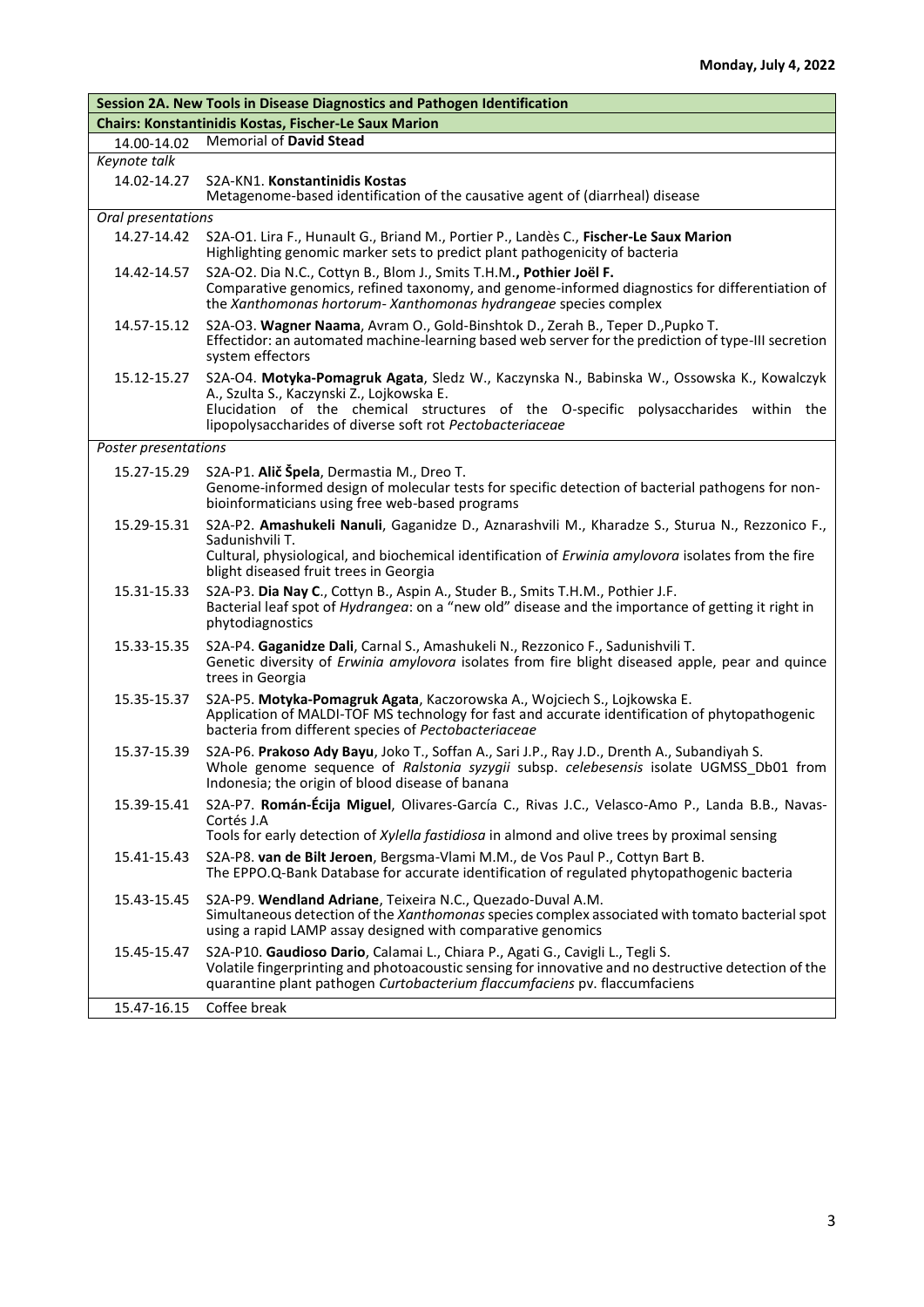| Special session A. Nanotechnology in Disease Control |                                                                                                                                                                                                                                                                                                                                                                         |  |
|------------------------------------------------------|-------------------------------------------------------------------------------------------------------------------------------------------------------------------------------------------------------------------------------------------------------------------------------------------------------------------------------------------------------------------------|--|
| <b>Chairs: Balestra Giorgio M., Paret Mathews L.</b> |                                                                                                                                                                                                                                                                                                                                                                         |  |
| Keynote talk                                         |                                                                                                                                                                                                                                                                                                                                                                         |  |
| 16.15-16.40                                          | SSA-KN1. Balestra Giorgio Mariano                                                                                                                                                                                                                                                                                                                                       |  |
|                                                      | The power of nanotechnology for sustainable food and plant protection.                                                                                                                                                                                                                                                                                                  |  |
| Oral presentations                                   |                                                                                                                                                                                                                                                                                                                                                                         |  |
| 16.40-16.55                                          | SSA-O1. Paret Mathews L., Jones J.B., Carvalho R.B., Parajuli A., Choudhary M., Bushong K., Liao<br>Ying-Yu, Duman K., Strayer-Scherer A., Timilsina S., Hong J., Vallad G., Freeman J.H., Da Silva S.,<br>Santra S., Keller A.<br>Advanced nanomaterials for managing bacterial pathogens affecting vegetable crops and tools for<br>understanding mechanism of action |  |
| 16.55-17.10                                          | SSA-O2. Dini Luciana, Cognignini F., Rossi M., Ciccarella G., Balestra G.M., Tacconi S.<br>Advanced ultrastructural approaches for the monitoring of nanophytodrugs in plant disease                                                                                                                                                                                    |  |
| 17.10-17.25                                          | SSA-O3. Naranjo E., Shantharaj D., Merfa M.V., Santra S., De La Fuente Leonardo<br>Mechanism of action of a zinc-based nanoparticle with activity against vascular plant pathogenic<br>bacteria                                                                                                                                                                         |  |
| 17.25-17.40                                          | SSA-O4. Young M., Ozcan, Rajasekaran P., Strayer A., Liao Y.Y., Myers M.E., Johnson E., Graham J.H.,<br>Jones J.B., Paret M.L., Shantharaj D., De La Fuente L., Santra Swadeshmukul<br>Advanced copper and Cu alternatives for crop protection                                                                                                                          |  |
| 17.40-17.55                                          | SSA-O5. Pereira Jorge, Smith S., Huang Z., Holderness A., Strayer A., Liao Y.Y., Myers M.E., Johnson<br>E., Graham J.H., Jones J.B., Paret M.L., Santra S.<br>Nano-Magnesium as an alternative to copper biocide for crop protection                                                                                                                                    |  |
| 17.55-                                               | Poster reviewing                                                                                                                                                                                                                                                                                                                                                        |  |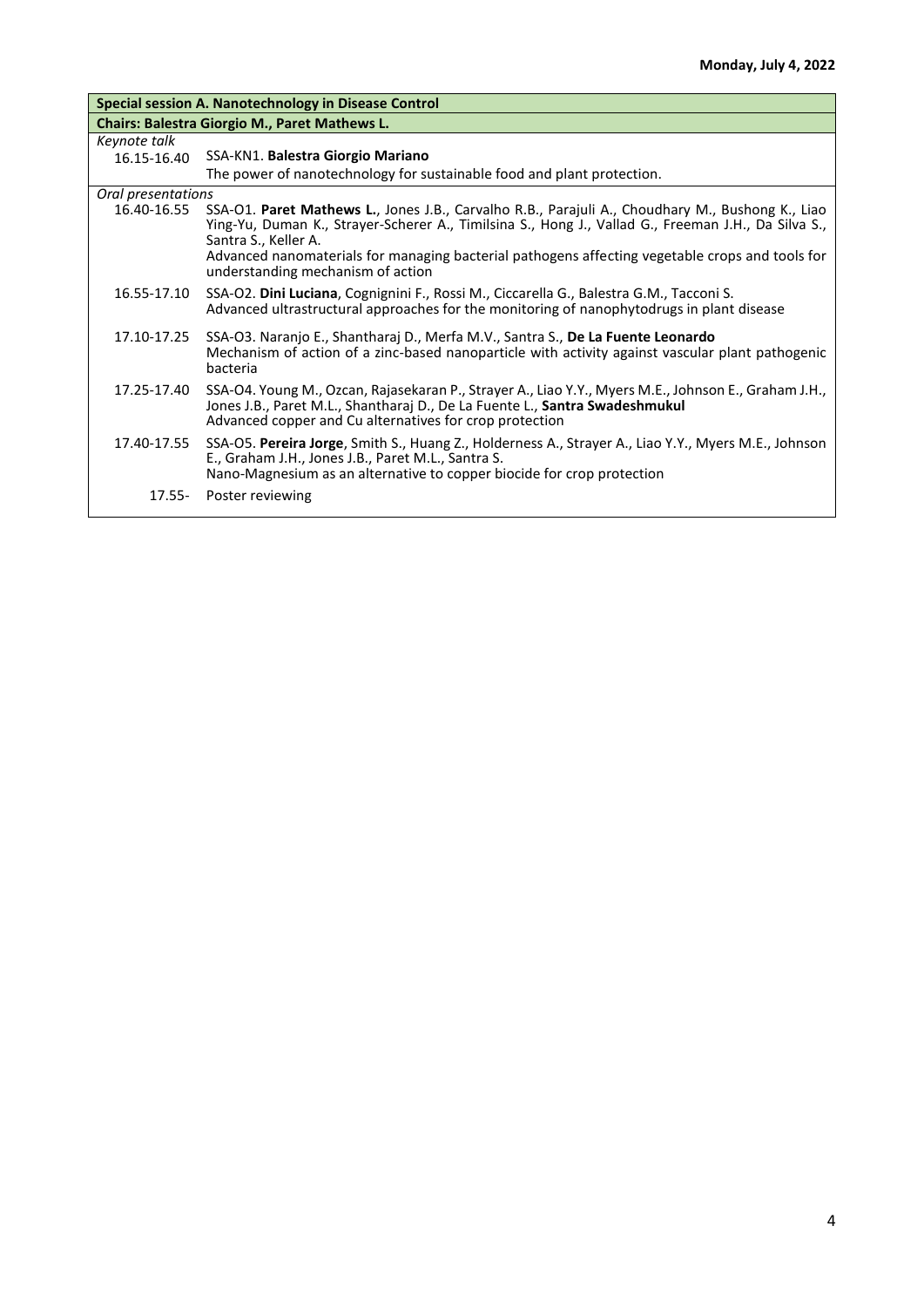| <b>Session 3A. Disease Epidemiology and Pathogen Ecology</b> |                                                                                                                                                                                                                                                                                                                                      |
|--------------------------------------------------------------|--------------------------------------------------------------------------------------------------------------------------------------------------------------------------------------------------------------------------------------------------------------------------------------------------------------------------------------|
|                                                              | <b>Chairs: Morris Cindy, Rainey Paul B.</b>                                                                                                                                                                                                                                                                                          |
| 8.30-8.32                                                    | Memorial of Philippe Prior (Morris Cindy/Cellier Gilles)                                                                                                                                                                                                                                                                             |
| Keynote talk<br>8.32-8.57                                    | S3A-KN1. Morris Cindy E., Berge O., Lacroix C., Geniaux G., Eddine A.S., Choufany M., Martinetti D.,<br>Soubeyrand S.<br>Pervasive reservoirs, long distance aerial spread, variable host range: integrating the challenges of<br>anticipating disease caused by Pseudomonas syringae                                                |
| Oral presentations                                           |                                                                                                                                                                                                                                                                                                                                      |
| 8.57-9.12                                                    | S3A-O1. Colombi E., Straub C., Bertels F., Doulicer G., Fortmann-Grote C., McConnell E., Rogers D.,<br>McCann H.C., Rainey Paul B.<br>Unravelling contributions of transposon Tn6212 to ecological success of Pseudomonas syringae pv.<br>actinidiae (Psa)                                                                           |
| $9.12 - 9.27$                                                | S3A-O2. Cellier Gilles, Nordey T., Cortada-Gonzales, Gauche M., Rasoamanana H., Yahiaoui N.,<br>Rébert E., Prior P., Chéron J.J., Guerin F., Poussier S., Pruvost O.<br>Molecular epidemiology of Ralstonia pseudosolanacearum Phylotype I strains in the South West<br>Indian Ocean region and their relatedness to African strains |
| 9.27-9.42                                                    | S3A-O3. Veeramuthu D., Orgad A., Rotem A., Schulz S., Helman Yael<br>Interspecies microbial interactions can intensify disease severity caused by plant-pathogenic<br>bacteria                                                                                                                                                       |
| 9.42-9.57                                                    | S3A-O4. Eisfeld Carina, van der Wolf J.M., van Breukelen B.M., Medema G., Schijven J.F.<br>Removal of plant pathogenic bacteria during managed aquifer recharge and associated risks of<br>recycling irrigation water                                                                                                                |
| Poster presentations                                         |                                                                                                                                                                                                                                                                                                                                      |
| $9.57 - 9.59$                                                | S3A-P1. Al-Sadi Abdullah, Al-Subhi A.M., Al-Yahyai R.A.<br>A decade of research on witches' broom disease of acid lime (Citrus aurantifolia L.): research<br>findings and future prospects                                                                                                                                           |
| 9.59-10.01                                                   | S3A-P2. Atiq Muhammad, Fatima K., Rajput N.A., Sahi S.T., Hameed A., Ahmad U., Sultan A., Usman<br>M., Iqbal S., Nawaz A.<br>Bioefficay of desert phytopowder against asiatic citrus canker caused by Xanthomonas citri subsp.<br>citri                                                                                              |
| 10.01-10.03                                                  | S3A-P3. Caullireau Emma, Danzi D., Morris C.E., Vandelle E.<br>Temperature plays a decisive role in the ability of Pseudomonas syringae strains carrying a<br>recognized avirulence gene to induce a hypersensitive response in Arabidopsis thaliana                                                                                 |
| 10.03-10.05                                                  | S3A-P4. Cole Jennifer, Bryning A., Bryce S., Tomlinson J., Jones E., Kaur S., Van der Linde S.,<br>Dickinson, M., Lloyd A.S., Walshaw J., McGreig S., Haynes E., Ostoja-Starzewska S., Fraser K.,<br>McCluskey A., Aspin, A., Vicente J.G., Elphinstone J.G.<br>Enhancing the UK diagnostic capabilities for Xylella fastidiosa      |
| 10.05-10.07                                                  | S3A-P5. Contaldo Nicoletta, Satta E., Migoni D., Feduzi G., Girelli C.R., Del Coco L., Scortichini M.,<br>Fanizzi F.P., Bertaccini A.<br>Identification of phytoplasmas in olive trees infected with Xylella fastidiosa in Salento (Italy)                                                                                           |
| 10.07-10.09                                                  | S3A-P6. Cotte-Pattat Nicole, Briolay J., Van Gijsegem F.<br>Exploring the diversity within the genus Dickeya, new genus and species                                                                                                                                                                                                  |
| 10.09-10.11                                                  | S3A-P7. Motyka-Pomagruk A., Zoledowska S., Kaczynska N., Ossowska K., Kowalczyk A., Kaczynski<br>Z., Sledz W., Lojkowska Ewa<br>Comparison of the phenotypic and genomic features of plant pathogenic bacteria from the<br>species Dickeya solani and Pectobacterium parmentieri                                                     |
| 10.11-10.13                                                  | S3A-P8. Marroni Maria Virginia, Casonato S.G., Jones E.E., Pitman A.R., Beresford R.M., Visnovsky<br>S.B.                                                                                                                                                                                                                            |
|                                                              | Dynamics of bud colonization by Pseudomonas syringae pathovars in commercial cherry orchards<br>in New Zealand.                                                                                                                                                                                                                      |
| 10.13-10.15                                                  | S3A-P9. Minardi Paola, Loreti S., Modesti V., Biondi E., Ardizzi S.<br>Endophytic distribution of Pseudomonas syringae pv. actinidiae after a five-year latency into<br>Actinidia chinensis var. chinensis plants: a real-time-PCR analysis                                                                                          |
| 10.15-10.17                                                  | S3A-P10. Nunoo Isaac, Adomaa D.<br>Different communicative interventions for collective action in the control and prevention of plant<br>pathogenic bacteria: evidence from a framed field game experiment in Ghana.                                                                                                                 |
| 10.17-10.19                                                  | S3A-P11. Berge Odile, Nofal S., Rousset L., Cognard-Plancq A-L., Guilbaud C., Morris C.<br>Groundwater, a reservoir for plant pathogenic bacteria: the case of P. syringae complex in alluvial<br>aquifer of Avignon                                                                                                                 |
| 10.19-10.45                                                  | Coffee break                                                                                                                                                                                                                                                                                                                         |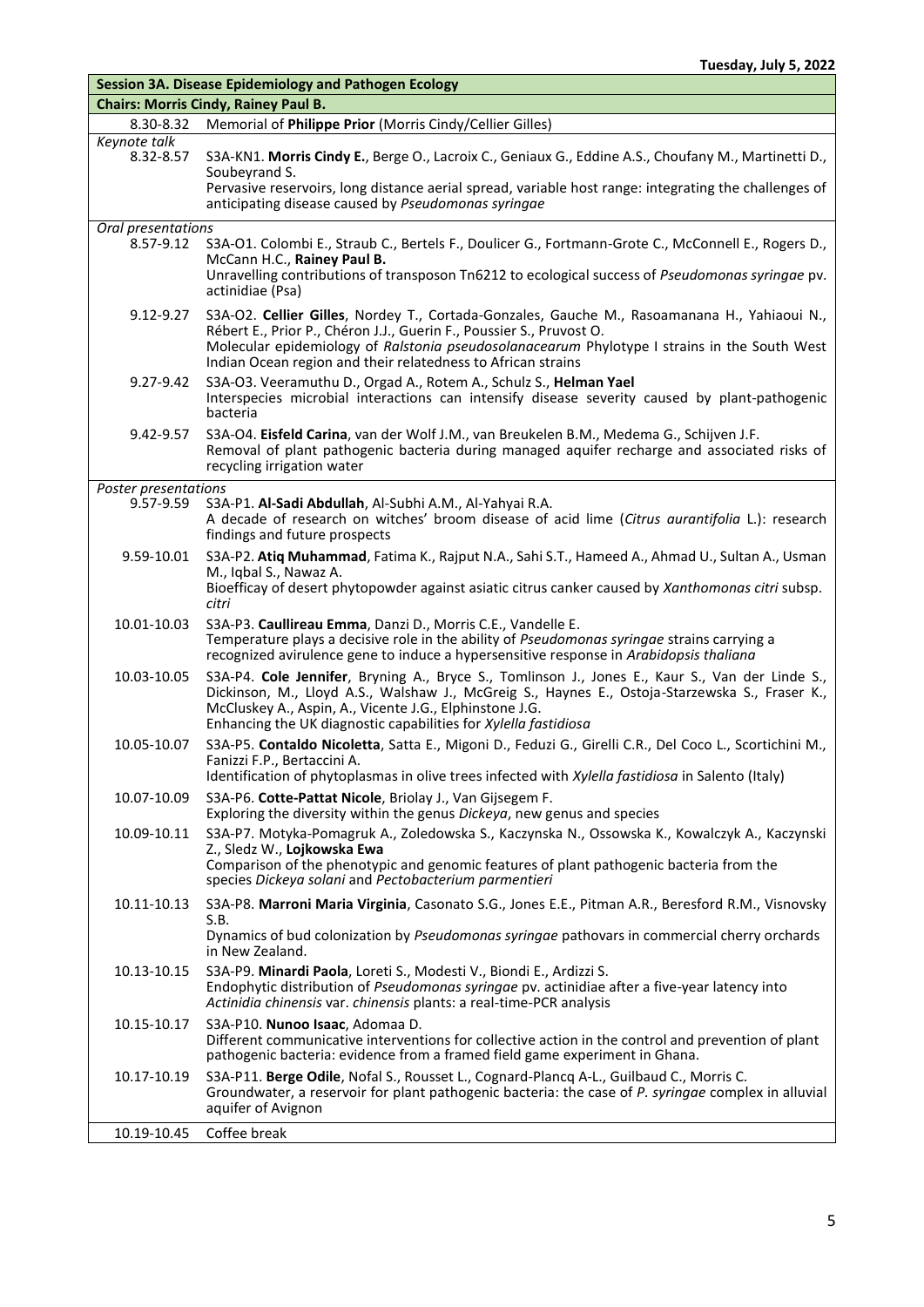|                                   | <b>Session 4. Bacterial Pathogens and the Phytobiome</b>                                                                                                                                                                                                                                                                                                 |
|-----------------------------------|----------------------------------------------------------------------------------------------------------------------------------------------------------------------------------------------------------------------------------------------------------------------------------------------------------------------------------------------------------|
|                                   | Chairs: Berg Gabriele, Leach Jan E.                                                                                                                                                                                                                                                                                                                      |
| Keynote talk                      |                                                                                                                                                                                                                                                                                                                                                          |
| 10.45-11.10                       | S4-KN1. Berg Gabriele<br>The plant microbiota in health and sisease                                                                                                                                                                                                                                                                                      |
| Oral presentations<br>11.10-11.25 | S4-01. Leach Jan E., Luna E., Pinedo S., Hardin J., Caldwell D., Iyer-Pascuzzi A.<br>Bacteria-insect-plant interactions: microbiomes in honeydew of Russian wheat aphids increase<br>aphid virulence to wheat                                                                                                                                            |
| 11.25-11.40                       | S4-O2. Brady Carrie<br>Ten years of bacterial taxonomy associated with Acute Oak Decline - the path forward                                                                                                                                                                                                                                              |
| 11.40-11.55                       | S4-O3. Moleleki Lucy L.N.<br>Pectobacterium brasiliense: waging warfare against a multitude of friends and foes.                                                                                                                                                                                                                                         |
| 11.55-12.10                       | S4-O4. Anguita-Maeso Manuel, Olivares-García C., Navas-Cortés J.A., Coletta-Filho H.D., Landa B.B.<br>Systemic distribution of Xylella fastidiosa within olive tree branches and changes on the associated<br>xylem microbiome communities                                                                                                               |
| Poster presentations              |                                                                                                                                                                                                                                                                                                                                                          |
| 12.10-12.12                       | S4-P1. Aegerter B., Colson G., Coutinho T., du Toit L., Dutta B., Hoepting C., Kvitko B., LaHue G.,<br>MacKay H., Rajagopalan K., Uchanski M., Waters T., Woodhall J., Asma Margreet<br>Combating onion bacterial diseases with pathogenomics tools and enhanced management<br>strategies: Research objectives and progress towards reducing crop losses |
| 12.12-12.14                       | S4-P2. Duque-Jaramillo Alejandra, Ulmer N., Karasov T., Weigel D.<br>How does Arabidopsis thaliana fight off its ever-present opportunistic pathogen Pseudomonas<br>viridiflava?                                                                                                                                                                         |
| 12.14-12.16                       | S4-P3. Herold Laura, Knauf A., Broggini G.A.L., Zipfel C.<br>Investigating the targets of conserved essential bacterial effectors                                                                                                                                                                                                                        |
| 12.16-12.18                       | S4-P4. Gomez A., Huguet J., Ameen S., Huerta Alejandra<br>Different lifestyles, different polymorphic-toxin repertoires: abundance, diversity, and function of<br>polymorphic-toxins in phytopathogenic bacteria                                                                                                                                         |
| 12.18-12.20                       | S4-P5. Wu G., Zhao Y., Wang B., Li K., Liu Fengquan<br>Functional characterization of inositol monophosphatase (Imp) in Xanthomonas oryzae pv. oryzae<br>physiology and pathogenicity                                                                                                                                                                    |
| 12.20-12.22                       | S4-P6. Maddock Daniel W., Brady C.L., Denman S., Allainguillaume J., Arnold D.L.<br>The root of the problem, potential origins of the bacteria associated with Acute Oak Decline.                                                                                                                                                                        |
| 12.22-12.24                       | S4-P7. Mancera-Miranda Laura, López-Pagán N., Ruiz-Albert J., Beuzón C.<br>Methylases and methylation in gene regulation of Pseudomonas syringae                                                                                                                                                                                                         |
| 12.24-12.26                       | S4-P8. Teper Doron<br>Immune Recognition of the Secreted Serine Protease ChpG Restricts the Host Range of Clavibacter<br>michiganensis from eggplant varieties                                                                                                                                                                                           |
| 12.26-12.28                       | S4-P9. Mourou M., Hanani A., Asteggiano A., Davino W.S., Medana C., Balestra G.M., D'Onghia A.M.,<br><b>Valentini Franco</b><br>In vitro screening of antimicrobial activity of epiphytes and endophytes against the phytopathogen<br>Xylella fastidiosa                                                                                                 |
| 12.28-12.30                       | S4-P10. Carobbi A., Di Nepi S., Fridman C.M., Dar Y., Ben-Yaakov R., Barash I., Salomon D., Sessa<br>Guido<br>An antibacterial T6SS in Pantoea agglomerans pv. betae delivers a lysozyme-like effector to<br>antagonize competitors                                                                                                                      |
| 12.30-14.00                       | Lunch break and Poster session                                                                                                                                                                                                                                                                                                                           |

| Session 1B. Molecular Plant - Bacteria (and Insect) Interactions |                                                                                                                                                                                 |
|------------------------------------------------------------------|---------------------------------------------------------------------------------------------------------------------------------------------------------------------------------|
| <b>Chairs: Burdman Saul, Chen Gongyou</b>                        |                                                                                                                                                                                 |
| Keynote talk                                                     |                                                                                                                                                                                 |
|                                                                  | 14.00-14.25 S1B-KN1. Burdman Saul                                                                                                                                               |
|                                                                  | Uncovering the arsenal of type III effectors of the cucurbit pathogenic bacterium Acidovorax citrulli                                                                           |
| Oral presentations                                               |                                                                                                                                                                                 |
| 14.25-14.40                                                      | S1B-O1. Xu Z.Y., Xu X.M., Li Y., Liu L.L., Wang Y.J., Wang Q., Zou L.F., Chen Gongyou<br>"Arms-race" battles between TALEs and R/S genes in Xanthomonas oryzae-rice pathosystem |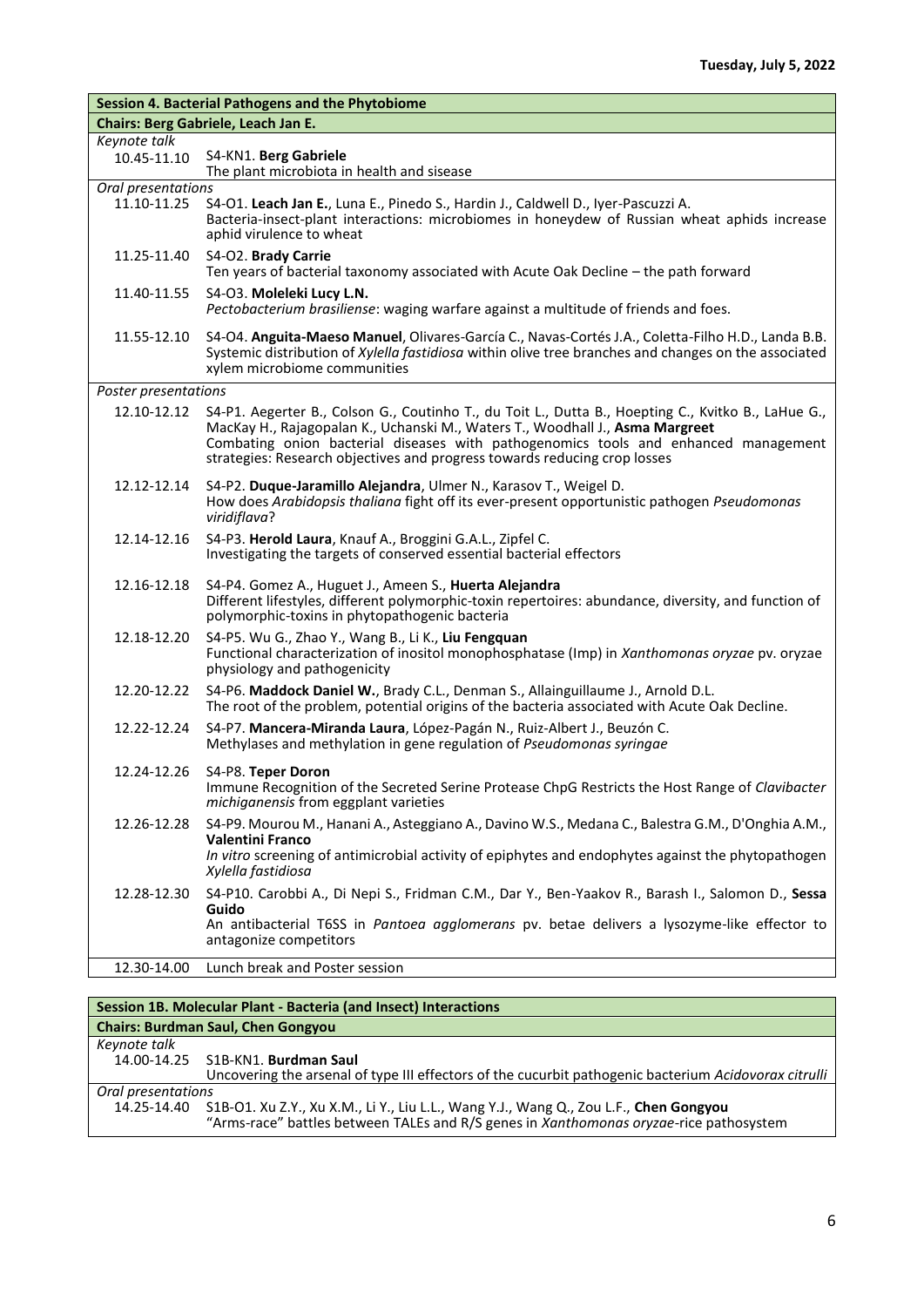| 14.40-14.55 | S1B-O2. Moretti Chiaraluce, Molina-Hernandez J.B., Chaves Lopez C., Caballo-Ponce E., Devescovi<br>G., Ramos C., Venturi V., van den Burg H.A., Buonaurio R.<br>A Na <sup>+</sup> /Ca <sup>2+</sup> exchanger is critical for the virulence of <i>Pseudomonas savastanoi</i> pv. savastanoi and<br>Pseudomonas syringae pv. tomato |
|-------------|------------------------------------------------------------------------------------------------------------------------------------------------------------------------------------------------------------------------------------------------------------------------------------------------------------------------------------|
| 14.55-15.10 | S1B-O3. Kharadi Roshni, Sundin G.<br>The complex and compartmentalized cyclic di-GMP signaling network is a global regulator of phase-<br>transition and host colonization in <i>Erwinig amylovorg</i>                                                                                                                             |
| 15.10-15.25 | S1B-04. Ridolfi M., Meoni G., Tenori L., Gaudioso D., Pastacaldi C., Tegli Stefania<br>On the deciphering the molecular chat occurring between Curtobacterium flaccumfaciens pv.<br>flaccumfaciens and plants                                                                                                                      |
| 15.25-15.40 | S1B-05. Scala Valeria, Pucci N., Scortichini M., Salustri M., Cacciotti A., Tatulli G., Reverberi M.,<br>Loreti S.<br>Lipid signals in phytopatogenic bacteria Xylella fastidiosa                                                                                                                                                  |
| 15.40-16.15 | Coffee break                                                                                                                                                                                                                                                                                                                       |

| Special session B. New insights on Xylella fastidiosa |                                                                                                                                                                                                                                                                                |
|-------------------------------------------------------|--------------------------------------------------------------------------------------------------------------------------------------------------------------------------------------------------------------------------------------------------------------------------------|
| <b>Chairs: De La Fuente Leonardo, Hopkins Donald</b>  |                                                                                                                                                                                                                                                                                |
| Keynote talk<br>16.15-16.40                           | SSB-KN1. Merfa M.V., Ranlin L., Potnis N., De La Fuente Leonardo<br>Mechanism and distribution of natural competence among Xylella fastidiosa strains                                                                                                                          |
| Oral presentations                                    |                                                                                                                                                                                                                                                                                |
| 16.40-16.55                                           | SSB-O1. Navas-Cortés Juan A., Román-Écija M., Arias-Giraldo L.F, Landa B.B.<br>Xylella fastidiosa epidemics in Europe in a changing climate scenario                                                                                                                           |
| 16.55-17.10                                           | SSB-O2. Cunty Amandine, Boutigny A.L., Legendre B., de Jerphanion P., Dousset C., Forveille A.,<br>Paillard S., Remenant B., Olivier V.<br>Xylella fastidiosa situation in France: two new variants detected and a new region contaminated                                     |
| 17.10-17.25                                           | SSB-O3. Saldarelli Pasquale, Abou Kubaa R., Giampetruzzi A., D'Attoma G., La Notte P., Boscia D.,<br>De Stradis A., Saponari M.<br>Genomic and physiological basis of resistance to Xylella fastidiosa in olive                                                                |
| 17.25-17.40                                           | SSB-O4. Scortichini Marco, Loreti S., Scala V., Pucci N., Pilotti M., Tatulli G., Angilè F., Migoni D., Del<br>Coco L., Girelli C.R., Fanizzi F.P.<br>Progress and difficulties for the management of the "olive quick decline syndrome" in Salento<br>(Apulia, Italy)         |
| 17.40-17.55                                           | SSB-O5. Johnson Marcela A., Liu H., Bush E., Sharma P., Yang S., Mazloom R., Heath Lenwood S.,<br>Nita M., Li S., Vinatzer B.A.<br>Using long-read metagenomics to investigate plant disease outbreaks: a highly-resolved<br>phylogenetic reconstruction of Xylella fastidiosa |
| 17.55-                                                | Poster reviewing                                                                                                                                                                                                                                                               |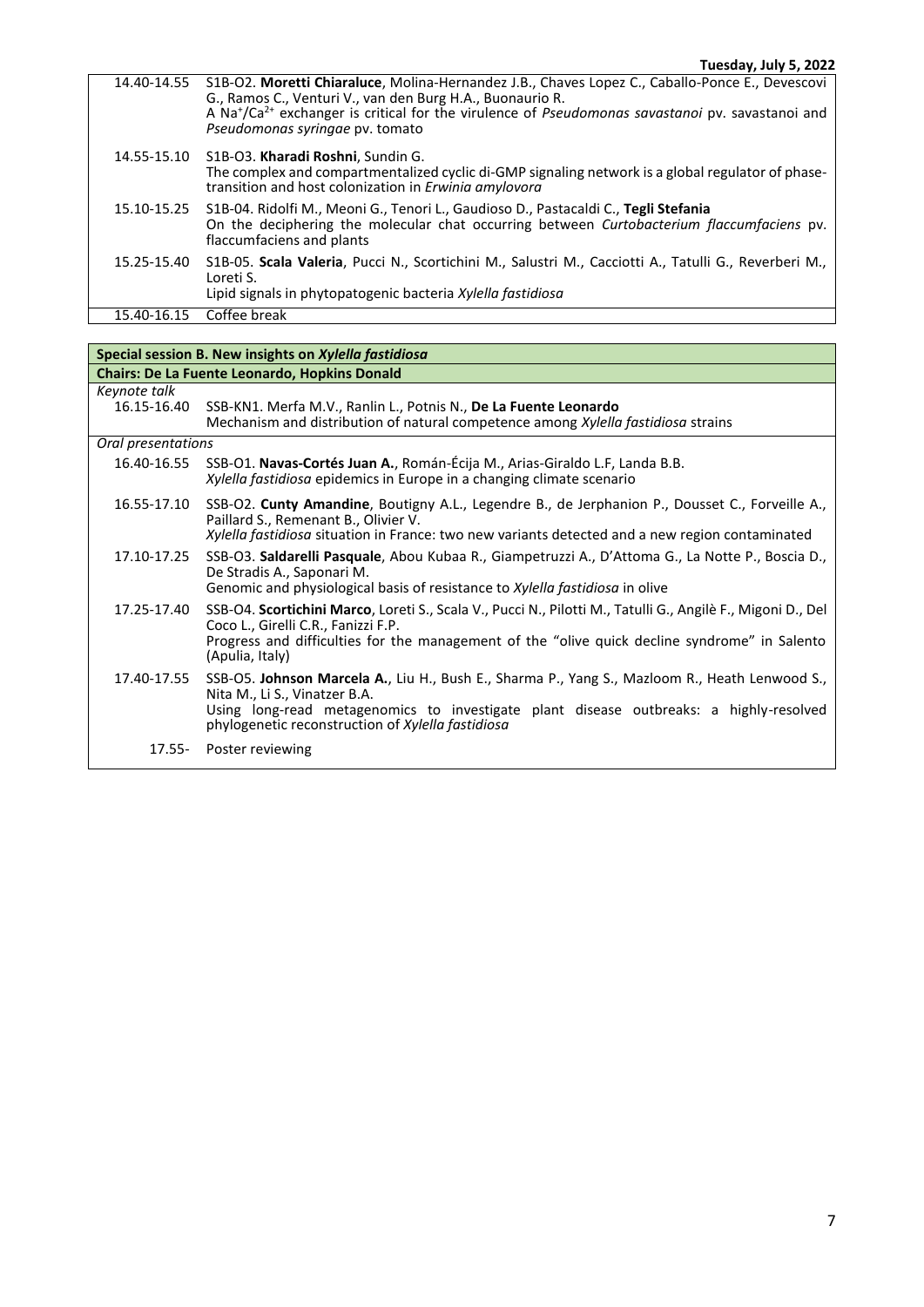| <b>Session 5A. Disease Emergence and Pathogen Evolution</b> |                                                                                                                                                                                                  |
|-------------------------------------------------------------|--------------------------------------------------------------------------------------------------------------------------------------------------------------------------------------------------|
|                                                             | Chairs: Potnis Neha, Vicente Joana G.                                                                                                                                                            |
| Keynote talk                                                |                                                                                                                                                                                                  |
| 8.30-8.55                                                   | S5A-KN1. Potnis Neha                                                                                                                                                                             |
|                                                             | Monitoring fine-scale adaptations in plant pathogen populations that contribute towards recurring                                                                                                |
|                                                             | outbreaks and host jumps                                                                                                                                                                         |
| Oral presentations                                          |                                                                                                                                                                                                  |
| 8.55-9.10                                                   | S5A-O1. Vicente Joana G., Haynes E., Carter B., Aspin A., Bryning A., Cole J., Carroll S., Kennedy M.,                                                                                           |
|                                                             | Gosh S., Bown D., Greer S., Ntoukakis, V., Harrison J., Studholme D., Grant M.                                                                                                                   |
|                                                             | Three case studies on Xanthomonas spp. diseases that might threaten UK crop production                                                                                                           |
|                                                             |                                                                                                                                                                                                  |
| $9.10 - 9.25$                                               | S5A-O2. Colombi Elena, Straub C., McCann H., Rainey P.B                                                                                                                                          |
|                                                             | PsICEs, a family of integrative conjugative elements that contributed to the evolution of the kiwifruit                                                                                          |
|                                                             | pathogen Pseudomonas syringae pv. actinidiae                                                                                                                                                     |
| $9.25 - 9.40$                                               | S5A-O3. Perez-Quintero Alvaro L., Lang J.M., Ortiz-Castro M., Rieux A., Wu G., Liu S., Chapman T.A.,                                                                                             |
|                                                             | Chang C., Ziegle J., Peng Z., White F.F., Plazas M.C., Broders K., Leach J.E.                                                                                                                    |
|                                                             | Genomic acquisitions in emerging populations of Xanthomonas vasicola pv. vasculorum infecting                                                                                                    |
|                                                             | corn in the U.S. and Argentina                                                                                                                                                                   |
| 9.40-9.55                                                   | S5A-O4. Landa B.B., Vicent A., Saponari Maria                                                                                                                                                    |
|                                                             | Current scenario and EU funded research projects on Xylella fastidiosa                                                                                                                           |
| Poster presentations                                        |                                                                                                                                                                                                  |
| 9.55-9.57                                                   | S5A-P1. Luneau J., Cerutti A., Roux B., Baudin M., Carrere S., Bouchez O., Jardinaud M.F., Ray J.,                                                                                               |
|                                                             | Berthomé R., Lewis J.D., Lauber E., Deutschbauer A.M., Boulanger Alice, Noel L.                                                                                                                  |
|                                                             | The making of a pathogen: how Xanthomonas adapts to plant environments                                                                                                                           |
| 9.57-9.59                                                   | S5A-P2. Grace Emily, Rabiey M., Brockhurst M.A., Jackson R.W.                                                                                                                                    |
|                                                             | Characterisation of phage that lyse Gibbsiella quercinecans, a causative agent of Acute Oak                                                                                                      |
|                                                             | Decline                                                                                                                                                                                          |
| 9.59-10.01                                                  | S5A-P3. Brual T., Effantin G., Baltenneck J., Rahbé Y., Hugouvieux-Cotte-Pattat N., Gueguen Erwan                                                                                                |
|                                                             | Dickeya solani D s0432-1 produces an arsenal of secondary metabolites with anti-prokaryotic and                                                                                                  |
|                                                             | anti-eukaryotic activities against a wide range of organisms.                                                                                                                                    |
| 10.01-10.03                                                 | S5A-P4. Kałużna Monika, Pothier J.F.                                                                                                                                                             |
|                                                             | Complete genome sequences and characterization of Xanthomonas arboricola, the novel causal<br>agent of bacterial leaf blight of blueberry                                                        |
|                                                             |                                                                                                                                                                                                  |
| 10.03-10.05                                                 | S5A-P5. Moser Mirko, Calia G., Micheletti D., Donati C., Cestaro A.<br>ONT-sequencing for characterization of Candidatus Phytoplasma mali strains                                                |
|                                                             |                                                                                                                                                                                                  |
| 10.05-10.07                                                 | S5A-P6. Nikolić Ivan, Pavlović T., Rosić I., Anteljević M., Medić O., Berić T., Stanković S.<br>Phylogenomic status of two P. syringae strains P16 and P21 with different pathogenicity isolated |
|                                                             | from sugar beet in Serbia                                                                                                                                                                        |
| 10.07-10.09                                                 | S5A-P7. Novotny Cenek, Maresova H., Macha H., Benada O., Palyzova A.                                                                                                                             |
|                                                             | Killing effect of Bacillus velezensis FZB42 on a Xanthomonas campestris pv. campestris strain                                                                                                    |
|                                                             | newly isolated from cabbage: a metabolomic study                                                                                                                                                 |
| 10.09-10.11                                                 | S5A-P8. Queslati Maroua, Holtappels D., Fortuna K., Hajlaoui M. R., Lavigne R., Sadfi-Zouaoui N.,                                                                                                |
|                                                             | Wagemans J.                                                                                                                                                                                      |
|                                                             | Isolation and molecular characterization of the lytic bacteriophage SoKa against Pseudomonas                                                                                                     |
|                                                             | syringae pv. syringae, causal agent of citrus blast and black pit in Tunisia                                                                                                                     |
| 10.11-10.13                                                 | S5A-P9. Urriza Miriam, Dimaria G., Añorga M., Catara V., Fernández A.B., Murillo J.                                                                                                              |
|                                                             | Comparative genomics of native plasmids from phytopathogenic bacteria                                                                                                                            |
| 10.13-10.15                                                 | S5A-P10. Van Vaerenbergh J., Venneman Jolien, De Paepe B., Van Malderghem C., Baeyen S.                                                                                                          |
|                                                             | Uncommon Curtobacterium flaccumfaciens pathovars revive in other plant hosts: pv. betae in sugar                                                                                                 |
|                                                             | beet and pv. oortii in garden lily                                                                                                                                                               |
| 10.15-10.45                                                 | Coffee break                                                                                                                                                                                     |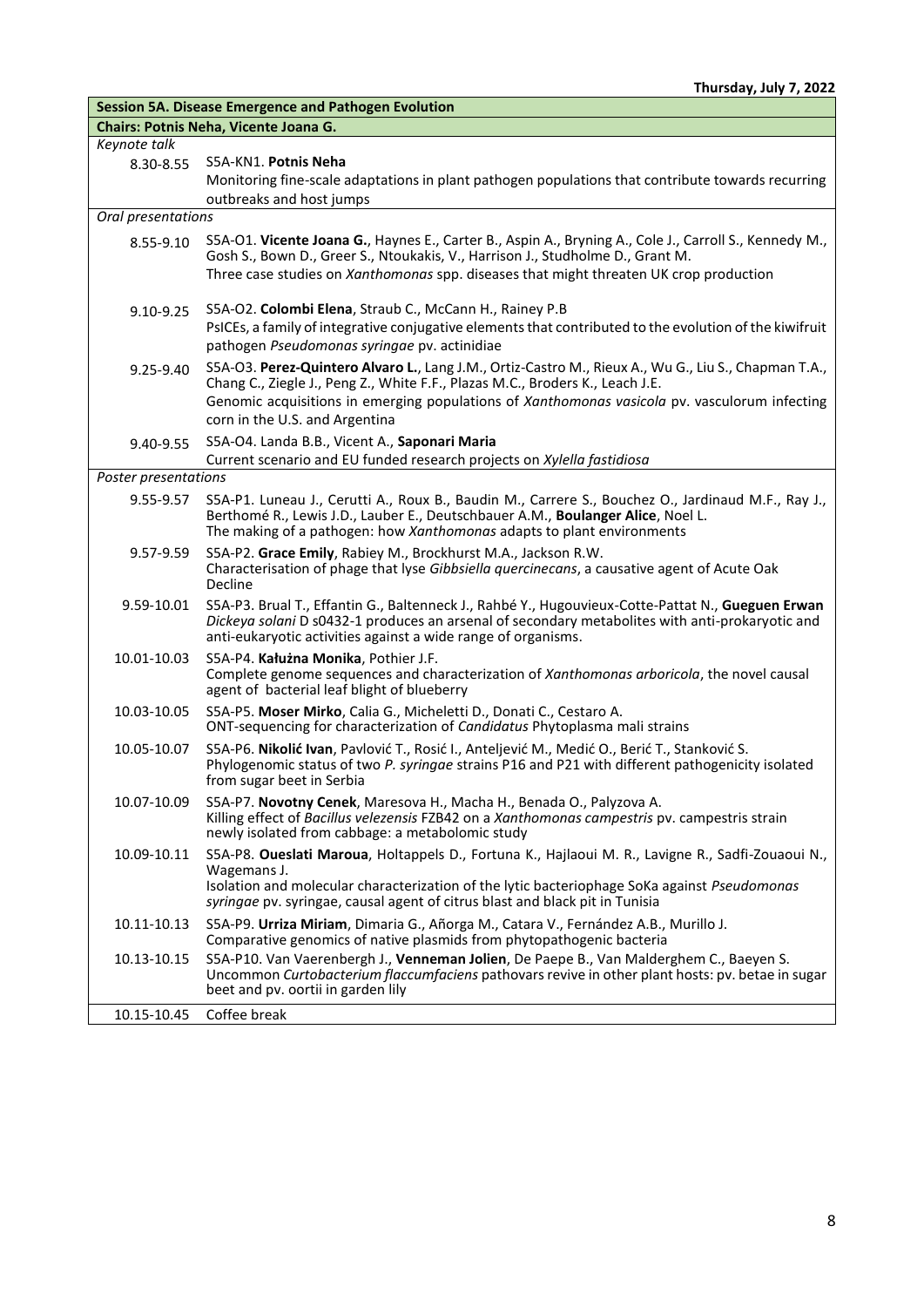| <b>Session 6A. Disease Control and Prevention</b> |                                                                                                                                                                                                                                                                                   |
|---------------------------------------------------|-----------------------------------------------------------------------------------------------------------------------------------------------------------------------------------------------------------------------------------------------------------------------------------|
|                                                   | <b>Chairs: Montesinos Emilio, Yang Ching-Hong</b>                                                                                                                                                                                                                                 |
| Keynote talk                                      |                                                                                                                                                                                                                                                                                   |
| 10.45-11.10                                       | S6A-KN1. Montesinos Emilio<br>Bacterial disease prevention and control. Challenges and future prospects                                                                                                                                                                           |
| Oral presentations                                |                                                                                                                                                                                                                                                                                   |
| 11.10-11.25                                       | S6A-O1. Yang Ching-Hong, Yu M., Huang J.<br>Novel bacterial metabolites to treat citrus Huanglongbing, citrus canker, and fire blight                                                                                                                                             |
| 11.25-11.40                                       | S6A-O2. Thomas Ludivine, Kleiman S., Lybeert H., Willmann R., Souza-Richards R.<br>Detection of the pathogenic bacteria Acidovorax citrulli and Pseudomonas syringae in cucurbit<br>seeds                                                                                         |
| 11.40-11.55                                       | S6A-O3. Hassani M.A., Huntley, R.B., Cui Z., Zeng Quan<br>Colonization of yeast-like fungi on apple flowers induces host immunity and prevents fire blight<br>infection                                                                                                           |
| 11.55-12.10                                       | S6A-O4. Carminati Gaia, Bianchi G., De Amicis F., Benedetti R., Ermacora P., Martini M., Firrao G.<br>Investigations on the endophytic bacteria taxonomically related to Xylophilus ampelinus that may<br>interfere with the PCR based diagnosis of bacterial blight of grapevine |
| Poster presentations                              |                                                                                                                                                                                                                                                                                   |
| 12.10-12.12                                       | S6A-P1. Altin Irem, and Stefani E.<br>Proteomic characterization of bacteriophage peptides of pathogenic Xanthomonas arboricola pv.<br>juglandis using Matrix-Assisted Laser Desorption Ionization-Time-of-Flight Mass Spectrometry                                               |
| 12.12-12.14                                       | S6A-P2. Brill Aya, Menagen B., Malach E., Avnir D., Burdman S., Hayouka Z.<br>Antimicrobial composites for management of bacterial plant diseases                                                                                                                                 |
| 12.14-12.16                                       | S6A-P3. Danzi Davide, Cremonesi S., Bovi M., Polverari A., Tosi L., Bonaconsa M., Lampis S., Spinelli                                                                                                                                                                             |
|                                                   | F., Vandelle E.<br>The high potential of essential oil emulsions in restricting Pseudomonas syringae pv. actinidiae<br>virulence                                                                                                                                                  |
| 12.16-12.18                                       | S6A-P4. France Andrés<br>Walnut bacterial blight management through chemical and organic products                                                                                                                                                                                 |
| 12.18-12.20                                       | S6A-P5. Glass Livneh Adi, Helman Y., Burdman S.<br>Paenibacillus dendritiformis and Bacillus mycoides as biocontrol agents against bacterial plant<br>diseases                                                                                                                    |
| 12.20-12.22                                       | S6A-P6. Kaufmann Moritz, Li L., Cottyn B., Makechemu M., Uyttendaele M., Heyndrickx M., Zipfel<br>C., Pothier J.<br>Assessment of transcriptional reprogramming of lettuce in response to chitin soil amendment in                                                                |
|                                                   | relation to its effect on plant growth and disease resistance                                                                                                                                                                                                                     |
| 12.22-12.24                                       | S6A-P7. Montesinos Laura, Baró A., Moll L.L., Badosa E., Feliu L., Planas M., Bonaterra A.,<br>Montesinos E.<br>Target oriented functional peptides for control diseases caused by plant-pathogenic bacteria                                                                      |
| 12.24-12.26                                       | S6A-P8. Nafari Reza, Nazirzadeh N., Borhani H.<br>In vitro and greenhouse inhibition of alfalfa endophytic bacteria against Clavibacter michiganensis<br>subsp. insidiosus, the causative agent of wilt disease                                                                   |
| 12.26-12.28                                       | S6A-P9. Oksel Cansu, Avin F., Baysal-Gurel F., Mirik M.<br>Identification and genetic characterization of Pseudomonas syringae pv. syringae from sweet cherry<br>in Turkey                                                                                                        |
| 12.28-12.30                                       | S6A-P10. Sakata Nanami, Taiki I., Chinatsu H., Takako I., Yasuhiro I.<br>Exploring amino acids for controlling bacterial blight on cabbage                                                                                                                                        |
| 12.30-12.32                                       | S6A-P11. Tatulli Giuseppe, Baldassarre F., Vergaro V., Pucci N., Scala V., Cesari E., De Bellis L.,<br>Ciccarella G., Loreti S.<br>Antibacterial properties of nanocrystals based on chitosan and Fosetyl-Al against Xylella fastidiosa                                           |
| 12.32-12.34                                       | S6A-P12. Yang Ruihuan, Li S., Li Y., Yan Y., Fang Y., Zou L., Chen G.<br>Bactericidal effect of Pseudomonas oryziphila sp. nov., a novel Pseudomonas species against<br>Xanthomonas oryzae reduces disease severity of bacterial leaf streak of rice                              |
| 12.34-13.55                                       | Lunch break and Poster session                                                                                                                                                                                                                                                    |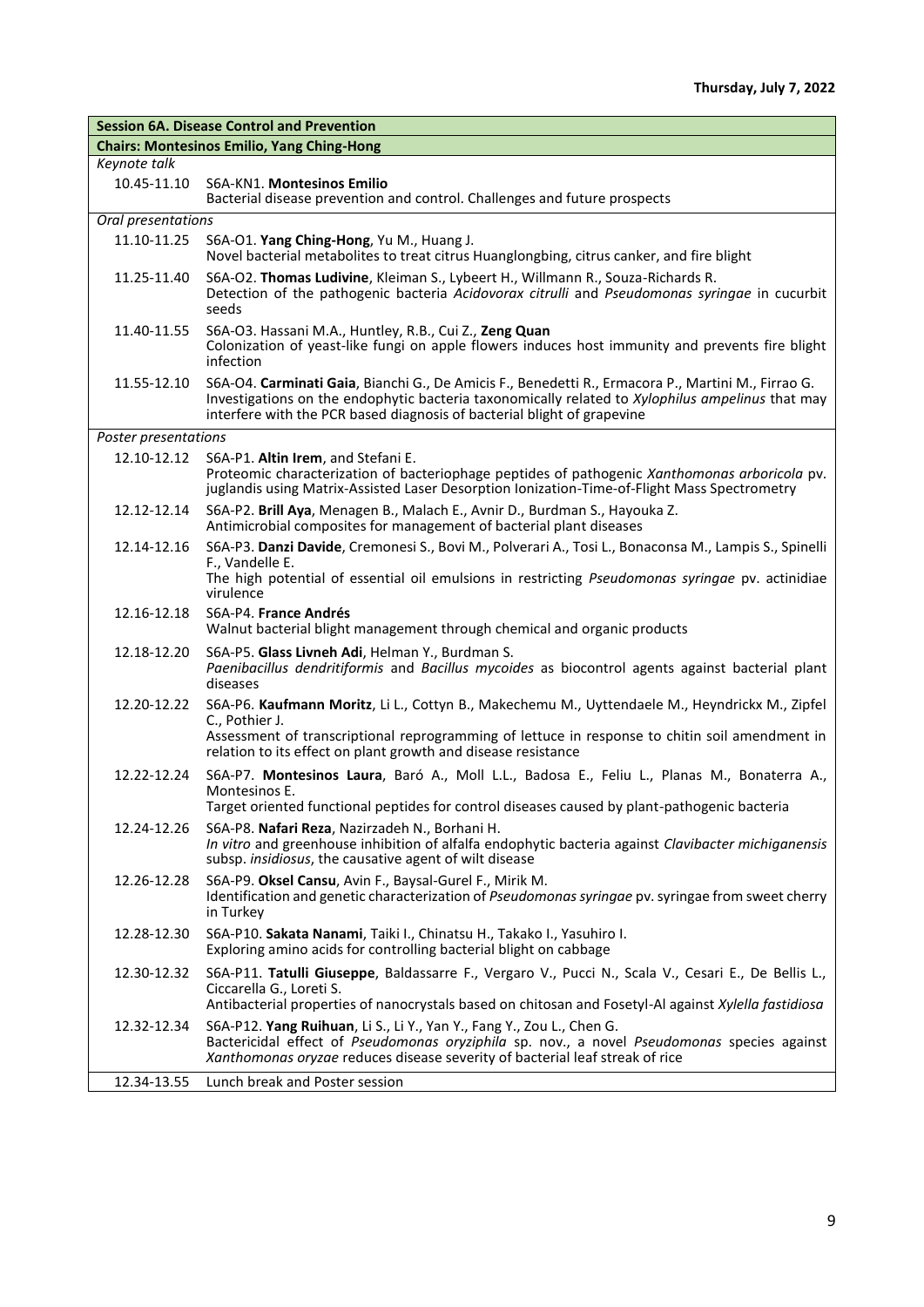| <b>Session 7. Natural and Engineered Plant Disease Resistance</b> |                                                                                                                                                                                                                                                                |  |
|-------------------------------------------------------------------|----------------------------------------------------------------------------------------------------------------------------------------------------------------------------------------------------------------------------------------------------------------|--|
|                                                                   | <b>Chairs: Zipfel Cyril, Jones Jeffrey B.</b>                                                                                                                                                                                                                  |  |
| Keynote talk                                                      |                                                                                                                                                                                                                                                                |  |
| 13.55-14.20                                                       | S7-KN1. Zipfel Cyril<br>Identification and use of plant cell-surface immune receptors to improve broad-spectrum disease<br>resistance in crops                                                                                                                 |  |
| Oral presentations                                                |                                                                                                                                                                                                                                                                |  |
| 14.20-14.35                                                       | S7-01. Shantharaj D., Minsavage G.V., Römer P., Orbovic V., Horvath D.M., Lahaye T., Jones Jeffrey<br>В.                                                                                                                                                       |  |
|                                                                   | Transgenic grapefruit containing a TAL effector trapping promoter provides broad spectrum<br>resistance to Xanthomonas citri                                                                                                                                   |  |
| 14.35-14.50                                                       | S7-O2. Koseoglou Eleni, Hanika K., van der Wolf J.M., Visser R.G.F., Bai Y.<br>Inactivation of tomato WAT1 results in auxin-dependent tolerance to genetically diverse Clavibacter<br>michiganensis strains                                                    |  |
| 14.50-15.05                                                       | S7-O3. Greer S., Vicente J., Hussain R., Harrison J., SmithJ., Teakle G., Studholme D., Grant M.,<br><b>Ntoukakis Vardis</b><br>Identification, characterisation and mapping of resistance to black rot (Xanthomonas campestris<br>pv. campestris) in Brassica |  |
| 15.05-15.20                                                       | S7-O4. Kashyap A., Jimenez-Jimenez Á., Planas-Marquès M., Capellades M., Coll N. S1, Valls Marc<br>Structural restrictions to Ralstonia solanacearum colonization in resistant tomato revealed by a<br>novel resistance screening method                       |  |
| 15.20-15.35                                                       | S7-O5. Orfei Benedetta, Pothier J.F., Fenske L., Blom J., Moretti C., Buonaurio R., Smits T.H.M.<br>Race-specific genotypes of Pseudomonas syringae pv. tomato are defined by mobile DNA elements<br>within the genome                                         |  |
| 15.35-16.10                                                       | Coffee break                                                                                                                                                                                                                                                   |  |

| Session 3B. Disease Epidemiology and Pathogen Ecology |                                                                                                                                                                                                                                                                         |  |
|-------------------------------------------------------|-------------------------------------------------------------------------------------------------------------------------------------------------------------------------------------------------------------------------------------------------------------------------|--|
| <b>Chairs: Toth Ian, Czajkowski Robert</b>            |                                                                                                                                                                                                                                                                         |  |
| Keynote talk                                          |                                                                                                                                                                                                                                                                         |  |
| 16.10-16.30                                           | S3B-KN1. Toth lan, Bienkowski D., Burnett F., Green S., Hollingsworth P., Humphris S., Quine C.<br>Working together to tackle bacterial threats to plant health in Scotland and the wider UK                                                                            |  |
| Oral presentations                                    |                                                                                                                                                                                                                                                                         |  |
| 16.30-16.45                                           | S3B-O1. Czajkowski Robert, Bartnik P., Lewtak K., Fiolka M., Czaplewska P., Narajczyk M., Jafra S.<br>Receptors used by lytic bacteriophages to interact with soft rot Pectobacteriaceae bacteria - from<br>genes to phenotypes and back                                |  |
| 16.45-17.00                                           | S3B-O2. <b>Bophela Khumbuzile N.</b> , Wang J., Petersen Y, Bull C.T., Coutinho T.A., Zeng Q.<br>Elucidating the phylogeny and host adaptation of <i>Pseudomongs</i> strains associated with the bacterial<br>canker of stone fruit trees in Western Cape, South Africa |  |
| 17.00-17.15                                           | S3B-O3. Cellini A., Donati I., Farneti B., Rodriguez Estrada M.T., Savioli S, Angeli S., Spinelli Francesco<br>Erwinia amylovora-induced volatile organic emission: effects on plant resistance, pathogen<br>metabolism and honeybees-mediated dispersal                |  |
| 17.15-17.30                                           | S3B-O4. Mariz-Ponte Nuno, Moura L., Santos C., Tavares F.<br>New haplotypes found among the clonal population of <i>Pseudomonas syringae</i> pv. actinidiae<br>isolates, biovar 3, obtained from Portuguese orchards                                                    |  |
| 17.30-17.45                                           | S3B-O5. Ben Moussa Hajar, Bertrand C., Rochelle-Newall E., Fiorini S., Pédron J., Barny M.A.<br>River water survey of soft rot Pectobacteriaceae at the scale of a large watershed                                                                                      |  |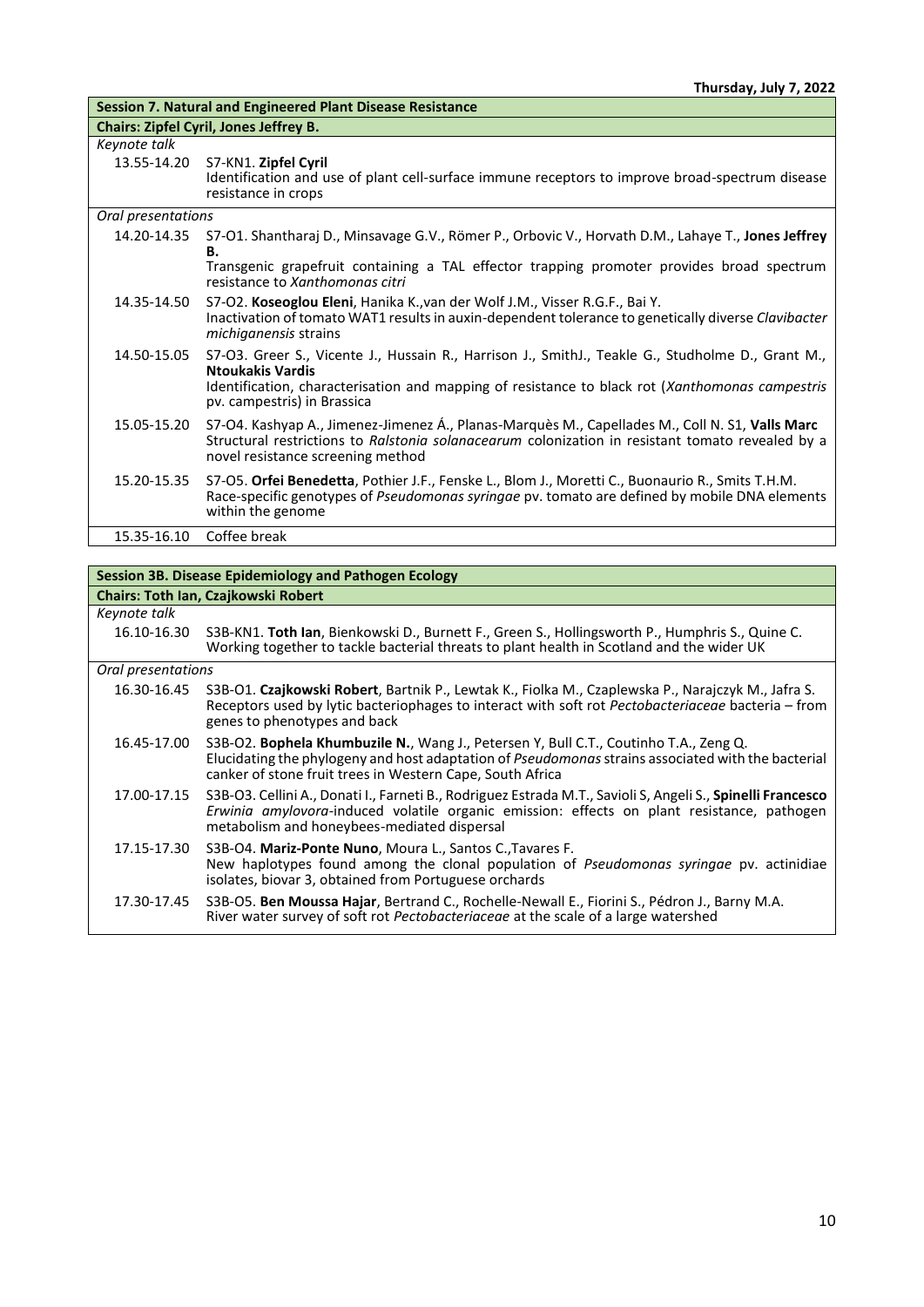| <b>Session 6B. Disease Control and Prevention</b> |                                                                                                                                                                                                                                                                     |  |
|---------------------------------------------------|---------------------------------------------------------------------------------------------------------------------------------------------------------------------------------------------------------------------------------------------------------------------|--|
| Chairs: Vanneste Joel L., Yedidia Iris            |                                                                                                                                                                                                                                                                     |  |
| Keynote talk                                      |                                                                                                                                                                                                                                                                     |  |
| 8.30-8.55                                         | S6B-KN1. Vanneste Joel L., Cornish D. A., Yu J., Schipper M. M., Hedderley D., Oldham J. M.<br>Impact of pollen naturally contaminated by Pseudomonas syringae pv. actinidiae (Psa) on disease<br>incidence in a commercial kiwifruit orchard                       |  |
| Oral presentations                                |                                                                                                                                                                                                                                                                     |  |
| 8.55-9.10                                         | S6B-O1. Pun M., Joshi J.R., Khazanov N., Senderowitz H., Yedidia Iris<br>Interference of plant derived phenolics with AHL mediated communication of Pectobacterium spp.                                                                                             |  |
| $9.10 - 9.25$                                     | S6B-O2. Lelenaite leva, Cuskin F.<br>It takes guts to deal with black rot: biofilm degrading enzymes for Xanthomonas control                                                                                                                                        |  |
| 9.25-9.40                                         | S6B-O3. Ben Othmen S., Conti Nibali G., Cassanelli S., Pipponzi S., Stefani E., Giovanardi Davide<br>Sanitation of carrot seeds infected by Ca. Liberibacter solanacearum through a thermal treatment<br>and assesment of its efficacy by a viability qPCR protocol |  |
| 9.40-9.55                                         | S6B-O4. Biondi Enrico, Proto M.R., Perez S., Kuzmanović N., Balestra G.M., Minardi P.<br>Bacillus amyloliquefaciens subsp. plantarum active against quarantine bacteria causing serious<br>epidemics in North-Central Italy                                         |  |
| 9.55-10.10                                        | S6B-O5. Lightbourn Luis, Amarillas L., Leon R., Estrada M.<br>Biocontrol potential of bacteriophage Attis against the bacterial-spot disease in tomatoes caused<br>by Xanthomonas euvesicatoria                                                                     |  |
| 10.10-10.45                                       | Coffee break                                                                                                                                                                                                                                                        |  |

| Session 2B. New Tools in Disease Diagnostics and Pathogen Identification |                                                                                                                                                                                                                                                                     |  |
|--------------------------------------------------------------------------|---------------------------------------------------------------------------------------------------------------------------------------------------------------------------------------------------------------------------------------------------------------------|--|
| <b>Chairs: Vinatzer Boris A., Bull Carolee T.</b>                        |                                                                                                                                                                                                                                                                     |  |
| Keynote talk<br>10.45-11.10                                              | S2B-KN1. Vinatzer B. A., Sharma P., Johnson M. A., Mazloom R., Belay K., Abdelrazek S., Liu H., Li S.,<br>Heath L.S., Bush E.<br>Computational approaches to address the challenges inherent to genome-based metagenome-<br>based identification of plant pathogens |  |
| Oral presentations                                                       |                                                                                                                                                                                                                                                                     |  |
| 11.10-11.25                                                              | S2B-O1. Rosenthal Emma, Bull C.T.<br>Novel race-specific detection method for the lettuce bacterial leaf spot pathogen, Xanthomonas<br><i>hortorum</i> pv. vitians.                                                                                                 |  |
| 11.25-11.40                                                              | S2B-O2. Dreo Tanja, Alič Š., Turnšek N., Bogožalec A., Milavec M., Pirc M.<br>EURL proficiency tests and beyond: towards comparable detection of Xylella fastidiosa in<br>diagnostics and research                                                                  |  |
| 11.40-11.55                                                              | S2B-O3. Dutrieux C., Taghouti G., Lathus A., Darrigo C., Portier Perrine<br>Evaluation of the MALDI-TOF technique for plant-pathogenic bacteria and construction of the<br>reference spectra database at CIRM                                                       |  |
| 11.55-12.10                                                              | S2B-O4. Sharma Parul, Mazloom R., Heath L., Vinatzer B.A.<br>Rapid and precise pathogen identification using metagenomics in combination with an exclusively<br>genome-similarity-based classification system                                                       |  |
| 12.10-12.25                                                              | S2B-O5. Martins Leonor, Silva K., Teixeira M., Pothier J.F., Tavares F.<br>Xanthomonas euroxanthea-specific DNA markers for genotyping<br>and multiplex PCR-based<br>detection                                                                                      |  |
|                                                                          | 12.25-14.00 Lunch break and Poster session                                                                                                                                                                                                                          |  |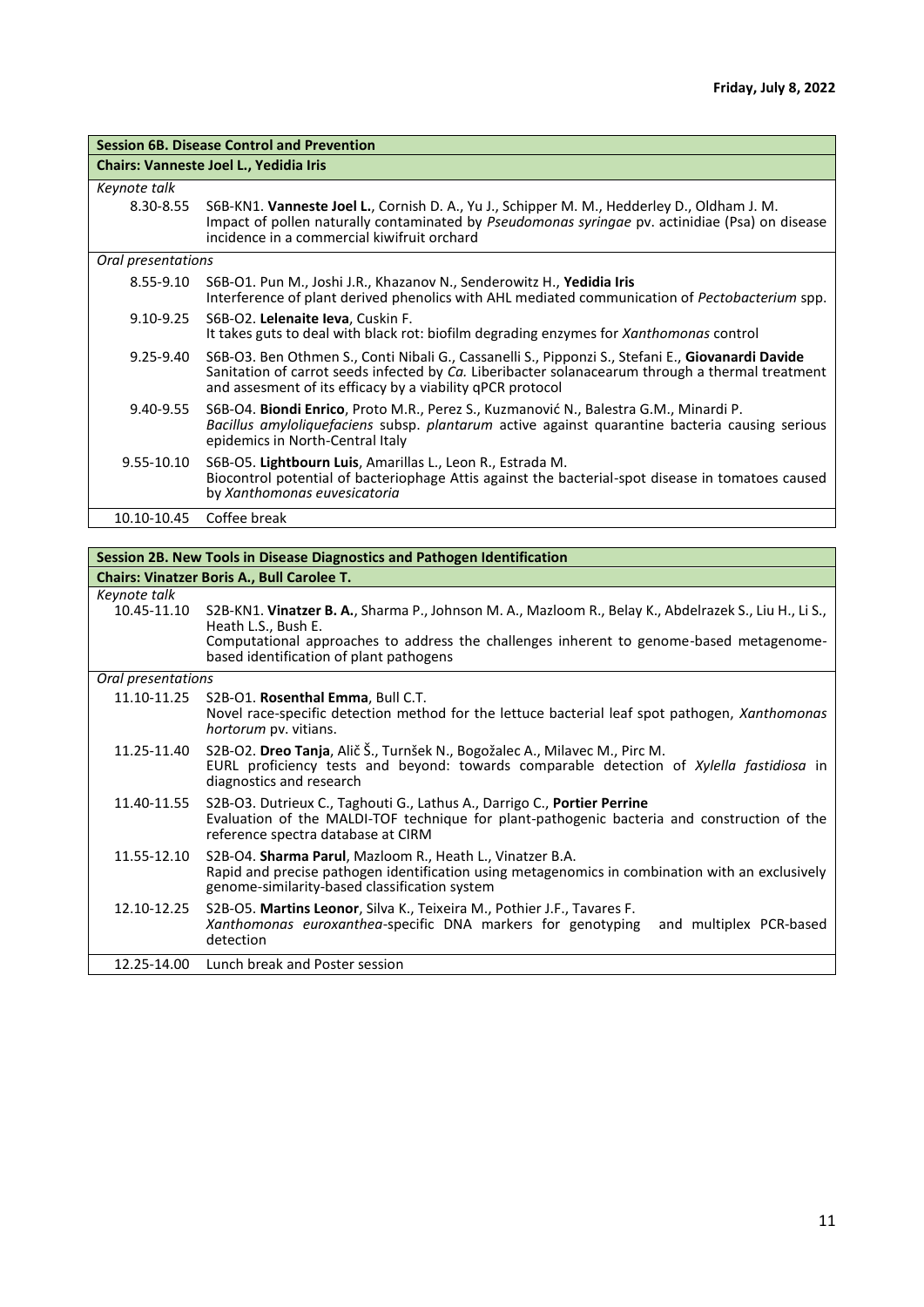| <b>Session 5B. Disease Emergence and Pathogen Evolution</b> |                                                                                                                                                                                                                                                                                                        |  |
|-------------------------------------------------------------|--------------------------------------------------------------------------------------------------------------------------------------------------------------------------------------------------------------------------------------------------------------------------------------------------------|--|
| <b>Chairs: Jackson Robert W, Scortichini Marco</b>          |                                                                                                                                                                                                                                                                                                        |  |
| Keynote talk<br>14.00-14.25                                 | S5B-KN1. Hulin M.T., Rabiey M., Zeng Z., Vadillo A., Arnold D.L., Mansfield J.W., Jackson Robert W.,<br>Harrison R.J.<br>Examining the emergence of host-adapted phytopathogens and the role of prophages in transfer<br>of virulence genes                                                            |  |
| Oral presentations                                          |                                                                                                                                                                                                                                                                                                        |  |
| 14.25-14.40                                                 | S5B-O1. Vandelle Elodie, Colombo T., Regaiolo A., Maurizio V., Libardi T., Puttilli M.R., Danzi D.,<br>Polverari A.<br>Transcriptome profiling uncovers peculiar responsiveness to apoplast-like conditions among<br>Pseudomonas syringae pv. actinidiae biovars                                       |  |
| 14.40-14.55                                                 | S5B-O2. Liao Ying-Yu, Reeves E., Panwala R., Hernandez K., Ritchie D., Meadows I., Huerta A.<br>Xanthomonad population dynamics and their effect on disease management of bacterial spot of<br>pepper                                                                                                  |  |
| 14.55-15.10                                                 | S5B-O3. Rabiey Mojgan, Grace E., Pawlos P., Bihi M., Ahmed H., Hampson G.E., Al Riyami A.,<br>Harrison R.J., Jackson R.W.<br>Do phages antagonise each other to cause reduced efficiency of killing bacteria?                                                                                          |  |
| 15.10-15.25                                                 | S5B-O4. Zhou J., Xie Y., Liao Y., Li X., Li Y., Li S., Ma X., Lei S., Zhang X., Lin F., Jiang W., He Yong-Qiang<br>Complete Genome Sequence of Bacillus velezensis strain BR-01, isolated from Bolbostemmatis<br>Rhizoma, having broad-spectrum antimicrobial activity against multiple rice pathogens |  |
| 15.25-15.45                                                 | S5B-O5. D'Amico-Willman Katherine, Ritchie D.F., Huerta A.I.<br>Building an ecological model of bacteria-bacteriophage interactions using the Xanthomonas<br>arboricola pv. pruni-peach pathosystem                                                                                                    |  |
| 15.45-16.15                                                 | Coffee break                                                                                                                                                                                                                                                                                           |  |

| <b>Session 6C. Disease Control and Prevention</b> |                                                                                                                                                                                                                            |  |
|---------------------------------------------------|----------------------------------------------------------------------------------------------------------------------------------------------------------------------------------------------------------------------------|--|
| <b>Chairs: Hopkins Donald, Van der Wolf Jan</b>   |                                                                                                                                                                                                                            |  |
| Keynote talk                                      |                                                                                                                                                                                                                            |  |
|                                                   | 16.15-16.40 S6C-KN1. Hopkins Donald<br>Biological control of citrus huanglongbing by Xylella fastidiosa strain EB92-1 in field trials in Florida                                                                           |  |
| Oral presentations                                |                                                                                                                                                                                                                            |  |
| 16.40-16.55                                       | S6C-O1. Van der Wolf Jan, Taparia T.<br>Factors determining the risks of bacterial blotch in Agaricus bisporus                                                                                                             |  |
| 16.55-17.10                                       | S6C-O2. Schiavi Daniele, Di Lorenzo V., Ronchetti R., Giovagnoli S., Camaioni E., Balestra G. M.<br>Waste valorization for circular protection of tomato by a nanotechnological approach                                   |  |
| 17.10-17.25                                       | S6C-O3. Martins Samuel J., Ramos-Sepulveda L., Bull C.T.<br>Multilocus sequence analysis (MLSA) of Pseudomonas spp. causing blotch on mushroom (Agaricus<br>bisporus) farms in the U.S.                                    |  |
| 17.25-17.40                                       | S6C-O4. Correia Cristiana, Magnani F., Pastore C., Pennisi G., Paucek I., Orsini F., Vandelle E., Santos<br>C., Spinelli F.<br>Light composition modulation of Actinidia - Pseudomonas syringae pv. actinidiae interaction |  |
| 17.40                                             | Closing ceremony                                                                                                                                                                                                           |  |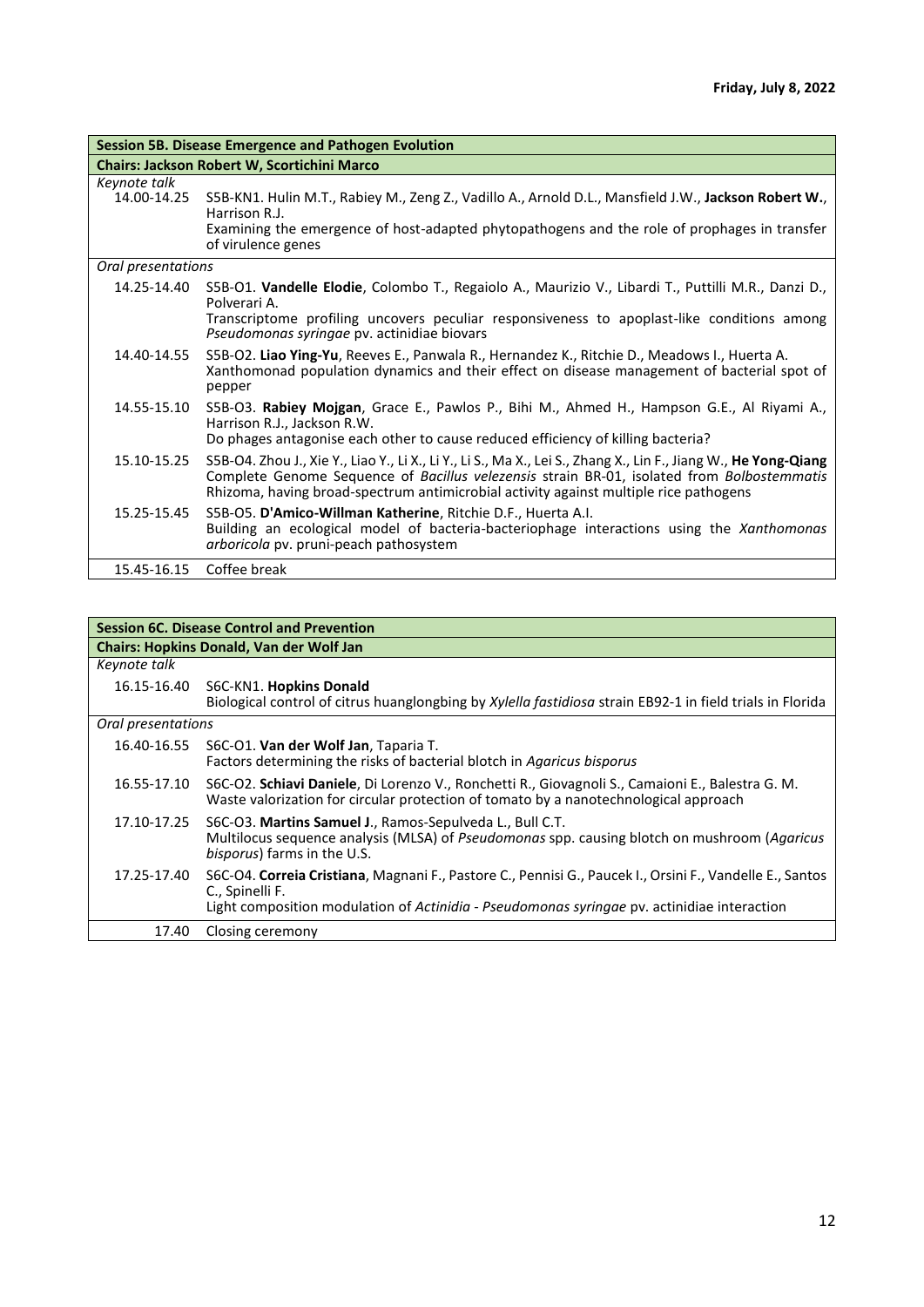## 14TH INTERNATIONAL CONFERENCE ON PLANT PATHOGENIC BACTERIA

| <b>July 4 and July 5, 2022</b>                                  |                   |                                                                                       |
|-----------------------------------------------------------------|-------------------|---------------------------------------------------------------------------------------|
| Session 1. Molecular Plant - Bacteria (and Insect) Interactions |                   |                                                                                       |
| $S1-P11$                                                        | Correja Cristiana | Does Pseudomonas syringae pv. actinidiae differently perceive Actinidia species       |
|                                                                 |                   | displaying different susceptibility to bacterial canker?                              |
| $S1-P12$                                                        | Ichinose Yuki     | Identification of aeroreceptor proteins involved in host tobacco infection in         |
|                                                                 |                   | Pseudomonas syringae pv. tabaci 6605                                                  |
| $S1-P13$                                                        | Krzymowska Magda  | Novel aspects of virulence mechanisms of HopBF1, a bacterial effector that            |
|                                                                 |                   | targets host HSP90 protein                                                            |
| $S1-P14$                                                        | Xu Xiameng        | Loss-of-Susceptibility enables rice resistance to bacterial leaf blight and bacterial |
|                                                                 |                   | leaf streak                                                                           |
| $S1-P15$                                                        | Zhou Jian-Min     | ZAR1-mediated immunity and its link to PTI                                            |

## Poster session program

| <b>July 4 and July 5, 2022</b>                                          |                            |                                                                                  |
|-------------------------------------------------------------------------|----------------------------|----------------------------------------------------------------------------------|
| Session 2. New Tools in Disease Diagnostics and Pathogen Identification |                            |                                                                                  |
| S5-P11                                                                  | Abdelrazek Sahar           | Characterization of the Xylella fastidiosa population in Virginia<br>using       |
|                                                                         |                            | metagenomics                                                                     |
| $S5-P12$                                                                | Ashmawy Nader              | Characterization of the fire blight pathogen, Erwinia amylovora, using short     |
|                                                                         |                            | sequence DNA repeats (SSRs) of plasmid pEa29                                     |
| $S5-P13$                                                                | Ashmawy Nader              | Isolation and molecular characterization of some Egyptian isolates of            |
|                                                                         |                            | Agrobacterium tumefaciens                                                        |
| S5-P14                                                                  | Benčič Aleksander          | Towards a more reliable detection of Xylophilus ampelinus using novel            |
|                                                                         |                            | diagnostic markers and real-time PCR tests                                       |
| S5-P15                                                                  | <b>Boutigny Anne-Laure</b> | Detection scheme of the European quarantine pathogen Pantoea stewartii           |
|                                                                         |                            | subsp. stewartii in maize seeds                                                  |
| $S5-P16$                                                                | Kaluzna Monika             | Specific and sensitive detection systems for Xanthomonas arboricola pv.          |
|                                                                         |                            | corylina - the causal agent of bacterial blight of hazelnut based on comparative |
|                                                                         |                            | genomics                                                                         |
| S5-P17                                                                  | Loreti Stefania            | Xylella fastidiosa subspecies and sequence types determination by a third        |
|                                                                         |                            | generation sequencing device: the ONT MinION platform                            |
| S5-P18                                                                  | Pirc Manca                 | FAIR data principles and their applicability to validation of diagnostic tests   |
| S5-P19                                                                  | Siri María Inés            | Phylogeny and identification of pathogenic Pantoea species associated with       |
|                                                                         |                            | bulb rots and leaf blight of onion crops in Uruguay                              |
| S5-P20                                                                  | Siri María Inés            | A TaqMan-based qPCR assay for detection of Xanthomonas translucens pv.           |
|                                                                         |                            | undulosa in infected wheat plants and seeds.                                     |
| $S5-P21$                                                                | <b>Wendland Adriane</b>    | Rapid detection of Xanthomonas citri pv. fuscans and Xanthomonas phaseoli pv.    |
|                                                                         |                            | phaseoli in common bean by Loop-mediated isothermal amplification                |

| <b>July 4 and July 5, 2022</b> |                                                             |                                                                              |  |
|--------------------------------|-------------------------------------------------------------|------------------------------------------------------------------------------|--|
|                                | <b>Session 3. Disease Epidemiology and Pathogen Ecology</b> |                                                                              |  |
| $S3-P12$                       | Ahsan Rafia                                                 | Genetic variability among Xanthomonas oryzae pv. oryzae (Xoo) population in  |  |
|                                |                                                             | Pakistan by RAPD-PCR                                                         |  |
| $S3-P13$                       | <b>Berton Laure</b>                                         | Assessing the risk of transmission of 'Candidatus Liberibacter solanacearum' |  |
|                                |                                                             | Apiaceae haplotypes to potato crops                                          |  |
| $S3-P14$                       | <b>Blom Nathalie</b>                                        | Virulence assessment of Ralstonia solanacearum (phylotype II) isolated from  |  |
|                                |                                                             | ornamental Rosa spp. plants                                                  |  |
| S3-P15                         | Cigna Jérémy                                                | The <i>Pectobacterium punjabense</i> in Europe: genomic and<br>phenotypic    |  |
|                                |                                                             | characterization of European strains                                         |  |
| $S3-P16$                       | Licciardello Grazia                                         | Evaluation of olive (Olea europaea) genotypes for resistance to Pseudomonas  |  |
|                                |                                                             | savastanoi pv. savastanoi at an International olive germoplasm collection    |  |
| S3-P17                         | Liu Pu                                                      | Transmission of Pseudomonas syringae pv. actinidiae<br>leafhopper<br>bv      |  |
|                                |                                                             | Bothrogonia sinica on kiwifruit in China                                     |  |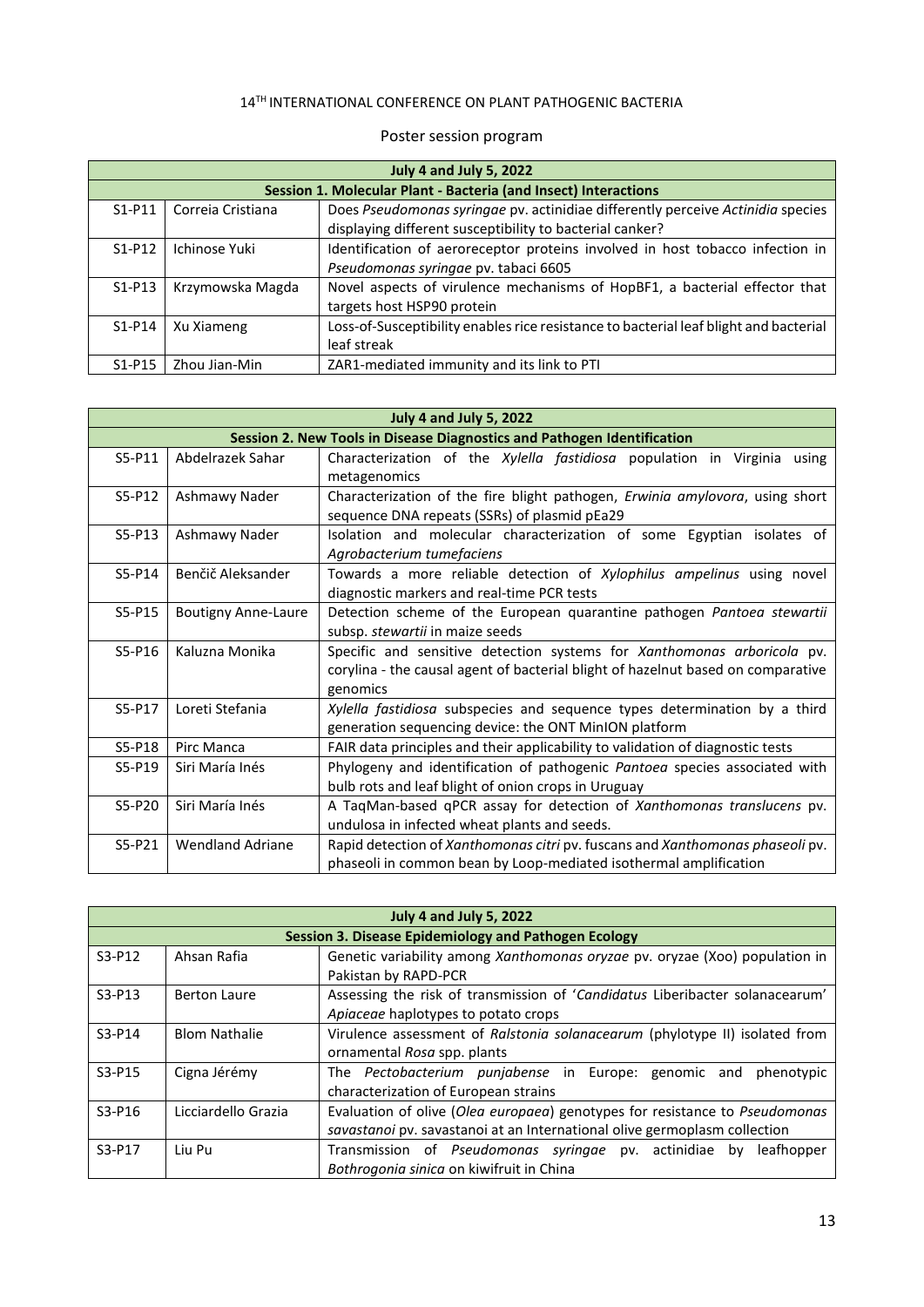| $S3-P18$ | Minardi Paola      | Presence of Pseudomonas syringae pv. actinidiae in buds of asymptomatic<br>Actinidia chinensis var. deliciosa plants in late autumn and winter                                        |
|----------|--------------------|---------------------------------------------------------------------------------------------------------------------------------------------------------------------------------------|
| $S3-P19$ | Pulawska Joanna    | The phylogenetic position of Agrobacterium strains isolated from blueberries in<br>Poland, Agrobacterium vaccinii - new species isolated from galls on shoots.                        |
| S3-P20   | Spinelli Francesco | Pseudomonas syringae pv. actinidiae targets kiwifruit ethylene metabolism and<br>volatile organic compound emission to facilitate host colonisation and insect-<br>mediated dispersal |
| $S3-P21$ | Waleron Małgorzata | analysis and<br>Comparative<br>genomic<br>phenotypic<br>characterization<br>nt.<br>Pectobacterium brasiliense from different origins                                                  |
| $S3-P22$ | Zeng Quan          | Glandular and non-glandular trichomes are colonization sites and host entry<br>points of the fire blight pathogen on apple leaves                                                     |

| <b>July 4 and July 5, 2022</b> |                                                          |                                                                                                                                                                                                      |  |
|--------------------------------|----------------------------------------------------------|------------------------------------------------------------------------------------------------------------------------------------------------------------------------------------------------------|--|
|                                | <b>Session 4. Bacterial Pathogens and the Phytobiome</b> |                                                                                                                                                                                                      |  |
| S4-P10                         | Del Grosso Carmine                                       | Investigations on plant-associated bacteria with inactive crown galls of<br>grapevine in Lebanon                                                                                                     |  |
| S4-P11                         | Gasic Katarina                                           | Exploring the bacterial community associated with cane gall tumors on thornless<br>blackberry                                                                                                        |  |
| S4-P12                         | Khojasteh Moein                                          | Transcription Activator-Like Effectors (TALE) Diversity in Iranian Strains of<br>Xanthomonas translucens                                                                                             |  |
| S4-P13                         | Marković Sanja                                           | First report of Pectobacterium odoriferum causing bacterial soft rot of cabbage<br>in Serbia                                                                                                         |  |
| S4-P14                         | Moretti Chiaraluce                                       | Comparative genomic analysis of the endophytic bacterium Pantoea<br>agglomerans DAPP-PG 734 and its synergistic interaction with Pseudomonas<br>savastanoi pv. savastanoi DAPP-PG 722 in olive knots |  |
| S4-P15                         | Popović Tatjana                                          | Pseudomonas savastanoi pv. glycinea affecting a vegetable soybean for<br>commercial edamame production in Serbia                                                                                     |  |
| S4-P16                         | Raees Ahmed                                              | Investigation of Pseudomonas syringae associated with bacterial canker of<br>peach in Azad Jammu and Kashmir                                                                                         |  |
| S4-P17                         | Santos-Cervantes<br>Maria Elena                          | Genetic Diversity of Candidatus Liberibacter asiaticus from Citrus in Mexico.                                                                                                                        |  |
| S4-P18                         | Spinelli Francesco                                       | Dissecting strawberry microbiota for the selection of improved biological<br>control agents againts Xantomonas fragariae                                                                             |  |
| S4-P19                         | Urriza Miriam                                            | Mobilization of the virulence plasmids from <i>Pseudomonas syringae</i> pv.<br>savastanoi NCPPB 3335                                                                                                 |  |
| S4-P20                         | Wang Xudong                                              | Acidovorax citrulli causes quicker disease developing speed on watermelon than<br>Nicotiana benthamiana                                                                                              |  |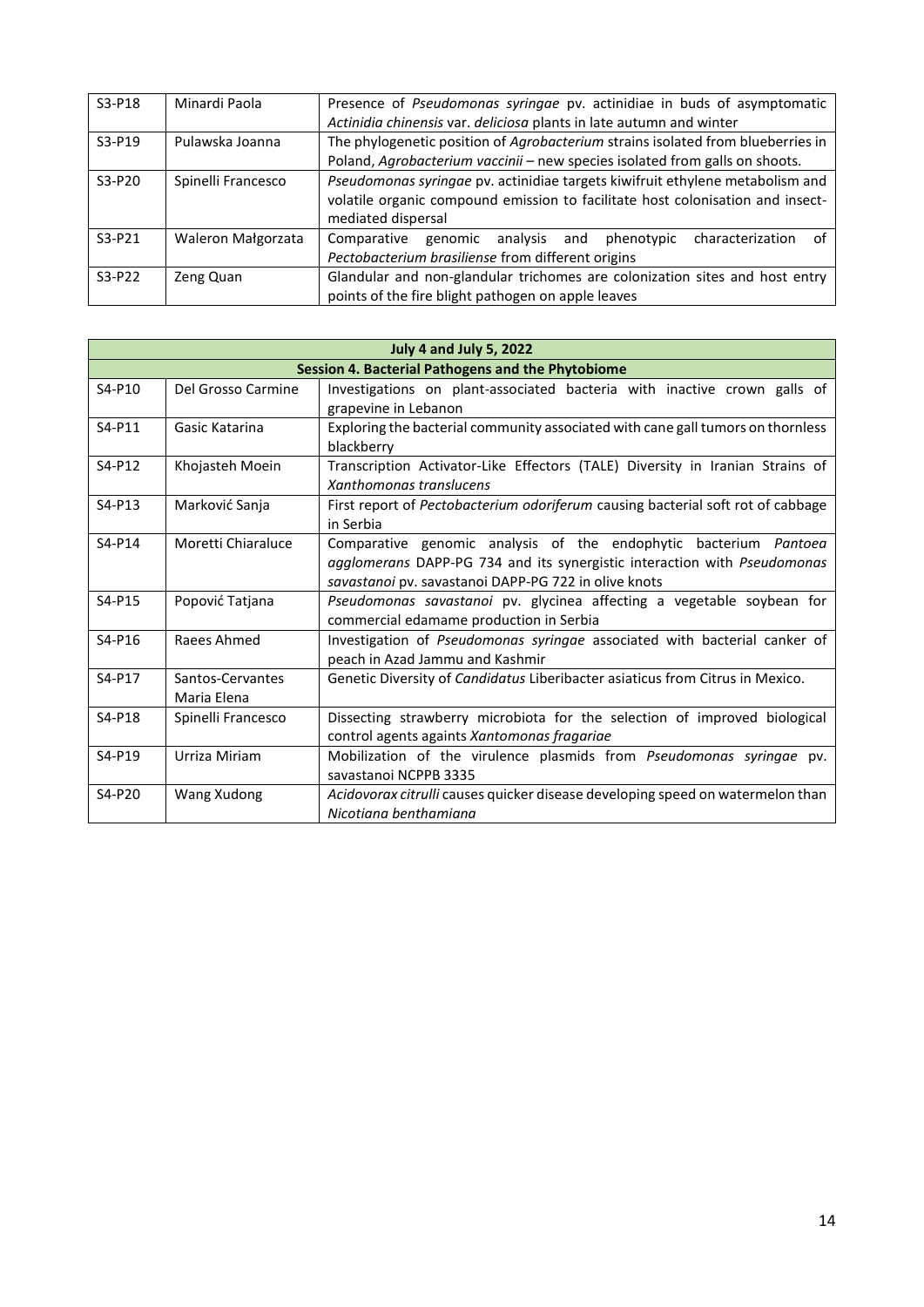| <b>July 7 and July 8, 2022</b>                             |                       |                                                                                 |
|------------------------------------------------------------|-----------------------|---------------------------------------------------------------------------------|
| <b>Session 5. Disease Emergence and Pathogen Evolution</b> |                       |                                                                                 |
| $S5-P11$                                                   | Babińska Weronika     | Could the degradation of antibiotics using cold atmospheric pressure plasma     |
|                                                            |                       | brushes have an impact on the multidrug resistance of various pathogens?        |
| $S5-P12$                                                   | <b>Biondi Enrico</b>  | Genetic diversity of Xanthomonas arboricola strains isolated from symptomatic   |
|                                                            |                       | hazelnuts in Chile                                                              |
| $S5-P13$                                                   | Oliveira Filho Flávio | Pathogenicity of Pseudomonas fluorescens in common bean                         |
| S5-P14                                                     | Ozaktan Hatice        | Obtaining the beneficial bacteria formulations and investigating their using    |
|                                                            |                       | possibilities in greenhouse cucumber cultivation                                |
| $S5-P15$                                                   | Popovic Tamara        | Xanthomonas arboricola pv. pruni associated with leaf spot and twig necrosis of |
|                                                            |                       | peach and sweet cherry in Montenegro                                            |
| $S5-P16$                                                   | Sanver Utku           | Molecular investigation of tomato bacterial speck disease causal agent          |
|                                                            |                       | Pseudomonas syringae pv. tomato in terms of copper tolerance and genetic        |
|                                                            |                       | variation                                                                       |
| S5-P17                                                     | Venneman Jolien       | Exploring Acidovorax species causing leaf spot on ornamentals and vegetables    |
| S5-P18                                                     | Vicelli Bianca        | Isolation and identification of Pantoea ananatis as potential causal agents for |
|                                                            |                       | fire blight-like disease in strawberry                                          |
| $S5-P19$                                                   | Vogelaar Martijn      | Ralstonia pseudosolanacearum (phylotype I) in waterways and bittersweet         |
|                                                            |                       | (Solanum dulcamara) in the Netherlands                                          |
| $S5-P20$                                                   | Xu Xiaoli             | discriminatory whole genome single nucleotide<br>polymorphism<br>Highly         |
|                                                            |                       | interrogation of phylotyping of Xanthomonas citri subsp. citri                  |
| $S5-P21$                                                   | Sadunishvili Tinatin  | Fire Blight and <i>Erwinia amylovora</i> in Georgia                             |

| <b>July 7 and July 8, 2022</b>                   |                           |                                                                                    |  |
|--------------------------------------------------|---------------------------|------------------------------------------------------------------------------------|--|
| <b>Session 6. Disease Control and Prevention</b> |                           |                                                                                    |  |
| S6-P13                                           | Babinska Weronika         | Are the waterways important paths of spreading plant pathogenic bacteria           |  |
|                                                  |                           | from the genera Dickeya and Pectobacterium?                                        |  |
| S6-P14                                           | Balestra Giorgio          | Evaluation of copper resistance of Pseudomonas syringae pv. actinidiae             |  |
|                                                  |                           | populations in Italy.                                                              |  |
| S6-P15                                           | <b>Biondi Enrico</b>      | New tools for the biological control of Xanthomonas fragariae in orchard           |  |
| S6-P16                                           | <b>Burokiene Daiva</b>    | Screening of microorganisms for antagonistic activity against pathogenic           |  |
|                                                  |                           | bacteria Xanthomonas spp.                                                          |  |
| S6-P17                                           | Chalupowicz Laura         | Synthesis and application of artificial lipid nanoparticles to protect plants from |  |
|                                                  |                           | bacterial infection                                                                |  |
| S6-P18                                           | Del Grosso Carmine        | Antibacterial activity of new bioactive compounds against Xylella fastidiosa       |  |
|                                                  |                           | subsp. pauca                                                                       |  |
| S6-P19                                           | Del Grosso Carmine        | Evaluating the antimicrobial activity of natural organic products for their        |  |
|                                                  |                           | potential use against Xylella fastidiosa                                           |  |
| S6-P20                                           | <b>Foix Pericot Laura</b> | Prunus persica plant endogenous peptides PpPep1 and PpPep2 cause PTI-like          |  |
|                                                  |                           | transcriptome reprogramming in peach and enhance resistance to                     |  |
|                                                  |                           | Xanthomonas arboricola pv. pruni                                                   |  |
| S6-P21                                           | Francesconi Sara          | In vitro antibacterial activity of a novel nanotechnology-based green              |  |
|                                                  |                           | agrochemical to control three Pseudomonas spp. bacterial plant pathogens           |  |
| S6-P22                                           | Jelušić Aleksandra        | Biocontrol of black rot on autochthonous cabbage cultivar 'Futoški'                |  |
| S6-P23                                           | Lelenaite leva            | Enzymatic disruption of Erwinia amylovora biofilms to reduce pathogenicity         |  |
| S6-P24                                           | Li Leilei                 | The endophytic fitness of five Salmonella serovars in butterhead lettuce with      |  |
|                                                  |                           | chitin soil amendment                                                              |  |
| S6-P25                                           | Loreti Stefania           | Criticity on the molecular detection of Xanthomans citri pv. citri and             |  |
|                                                  |                           | Xanthomans citri pv. aurantifolii: outputs from the EURL Experience                |  |
| S6-P26                                           | <b>Martins Paula</b>      | New approaches to citrus canker management using nanotechnology                    |  |
| S6-P27                                           | Moll Luís                 | Peptides with multifunctional activities to protect plants against Xylella         |  |
|                                                  |                           | <i>fastidiosa</i> infections                                                       |  |